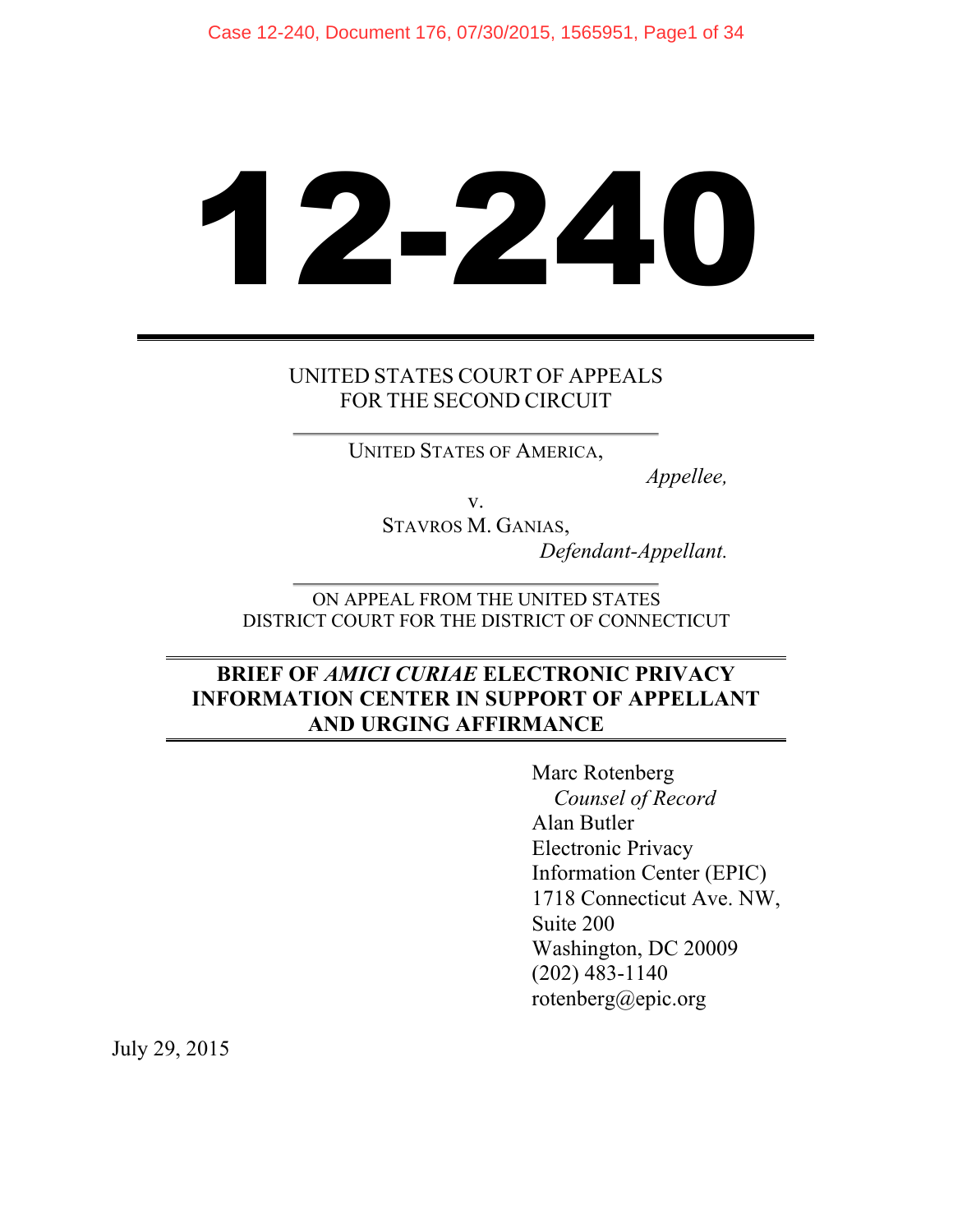### **CORPORATE DISCLOSURE STATEMENT**

Pursuant to Fed. R. App. P. 26.1 and 29(c) for Case No. 13-422 *amicus curiae* Electronic Privacy Information Center ("EPIC") states that it is a District of Columbia corporation with no parent corporation or publicly-held company with a 10 percent or greater ownership interest. EPIC is a non-profit, non-partisan corporation, organized under section 501(c)(3) of the Internal Revenue Code.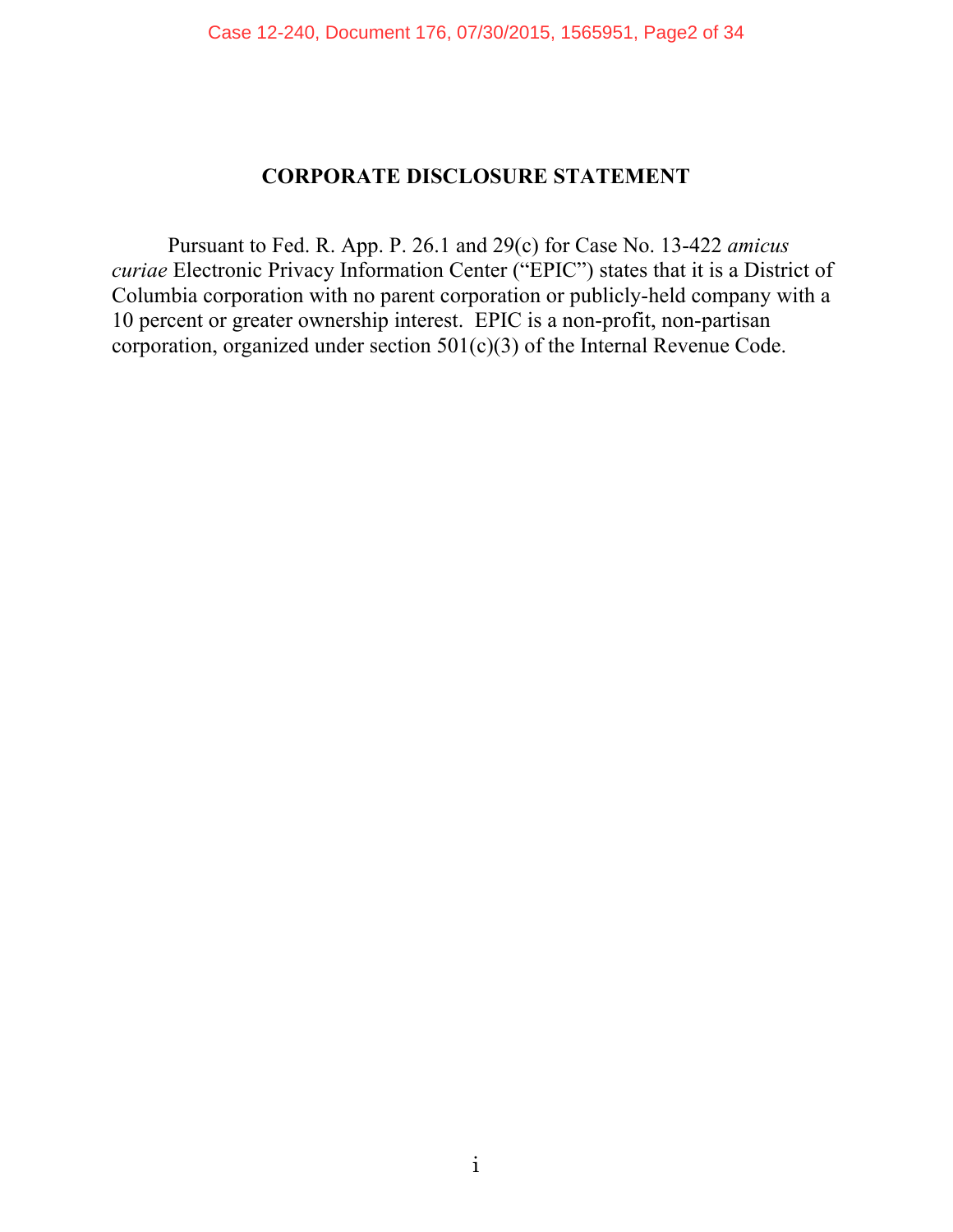# **TABLE OF CONTENTS**

| I. Digital Storage Devices Contain Increasingly Large Volumes of<br>Sensitive Personal Data, Requiring Additional Restrictions on Digital |
|-------------------------------------------------------------------------------------------------------------------------------------------|
| II. The Supreme Court Established in Riley v. California That Searches<br>of Digital Devices Require Additional Privacy Protections 11    |
| A. The Court Explained in <i>Riley</i> That Digital Devices Are<br>Meaningfully Different From Their Analog Counterparts 11               |
| III. The Comprehensive Drug Testing Framework Should be Broadly                                                                           |
| A. The Ninth Circuit Established Workable Data Minimization                                                                               |
| B. Courts Recognized the Importance of Data Minimization Principles<br>Relating to Electronic Data Even Before Comprehensive Drug         |
|                                                                                                                                           |
|                                                                                                                                           |
|                                                                                                                                           |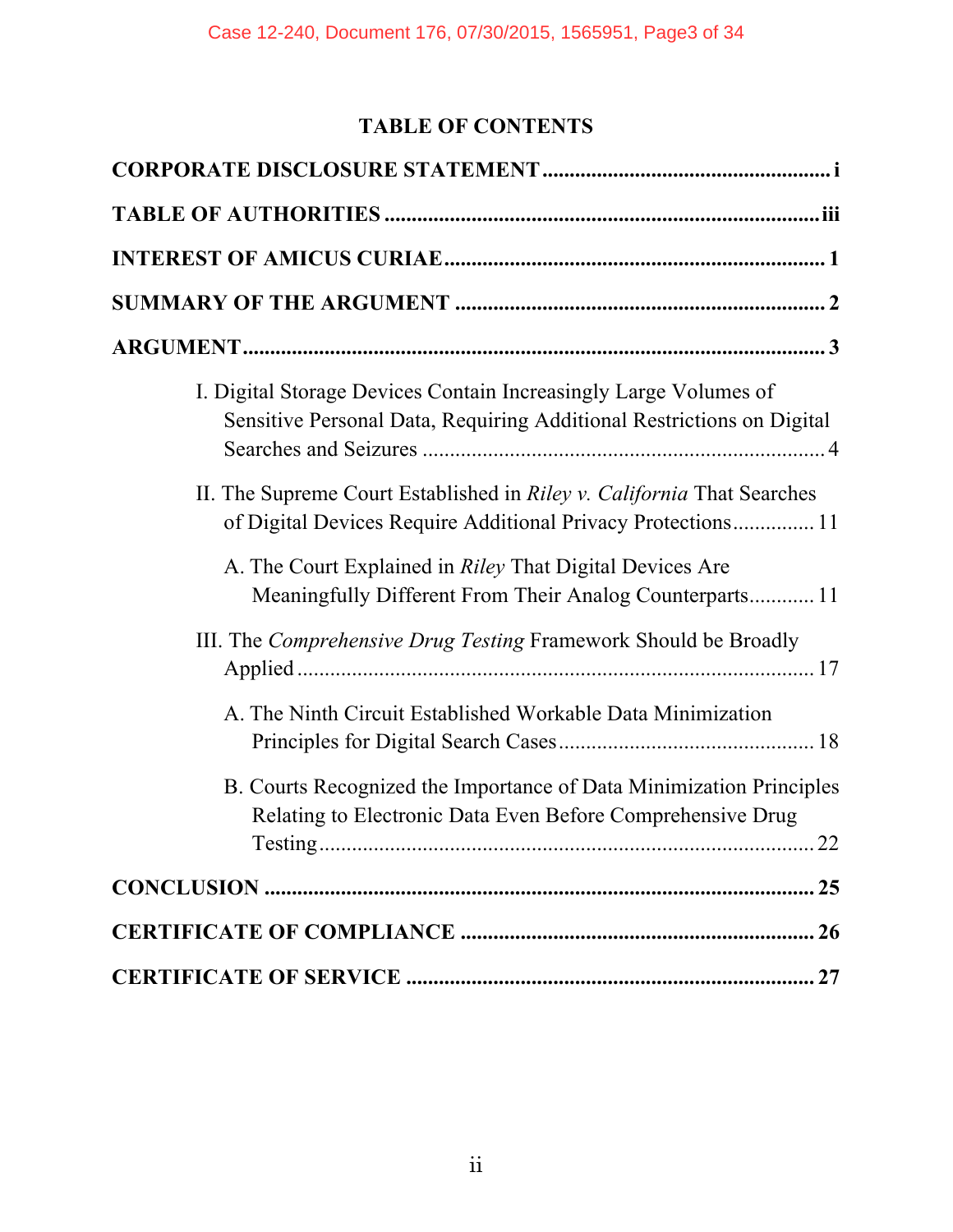# **TABLE OF AUTHORITIES**

# **Cases**

| In re Info. Associated with Facebook Account Identified by Username Aaron. Alexis<br><i>that is Stored at Premises Controlled by Facebook, Inc., 21 F. Supp. 3d 1</i> |
|-----------------------------------------------------------------------------------------------------------------------------------------------------------------------|
| In re Search of Google Email Accounts Identified in Attachment $A, \_\_\$ F. Supp. 3d                                                                                 |
| In re Search of Info. Associated with [redacted] @mac.com That is Stored at                                                                                           |
| In re U.S.'s Application for a Search Warrant to Seize & Search Elec. Devices                                                                                         |
|                                                                                                                                                                       |
| Olmstead v. United States, 277 U.S. 438 (1928) (Brandeis, J., dissenting) 30                                                                                          |
|                                                                                                                                                                       |
|                                                                                                                                                                       |
| Steve Jackson Games v. U.S. Secret Service, 36 F.3d 457 (5th Cir. 1994) 27                                                                                            |
|                                                                                                                                                                       |
|                                                                                                                                                                       |
|                                                                                                                                                                       |
| United States v. Comprehensive Drug Testing, 621 F.3d 1152                                                                                                            |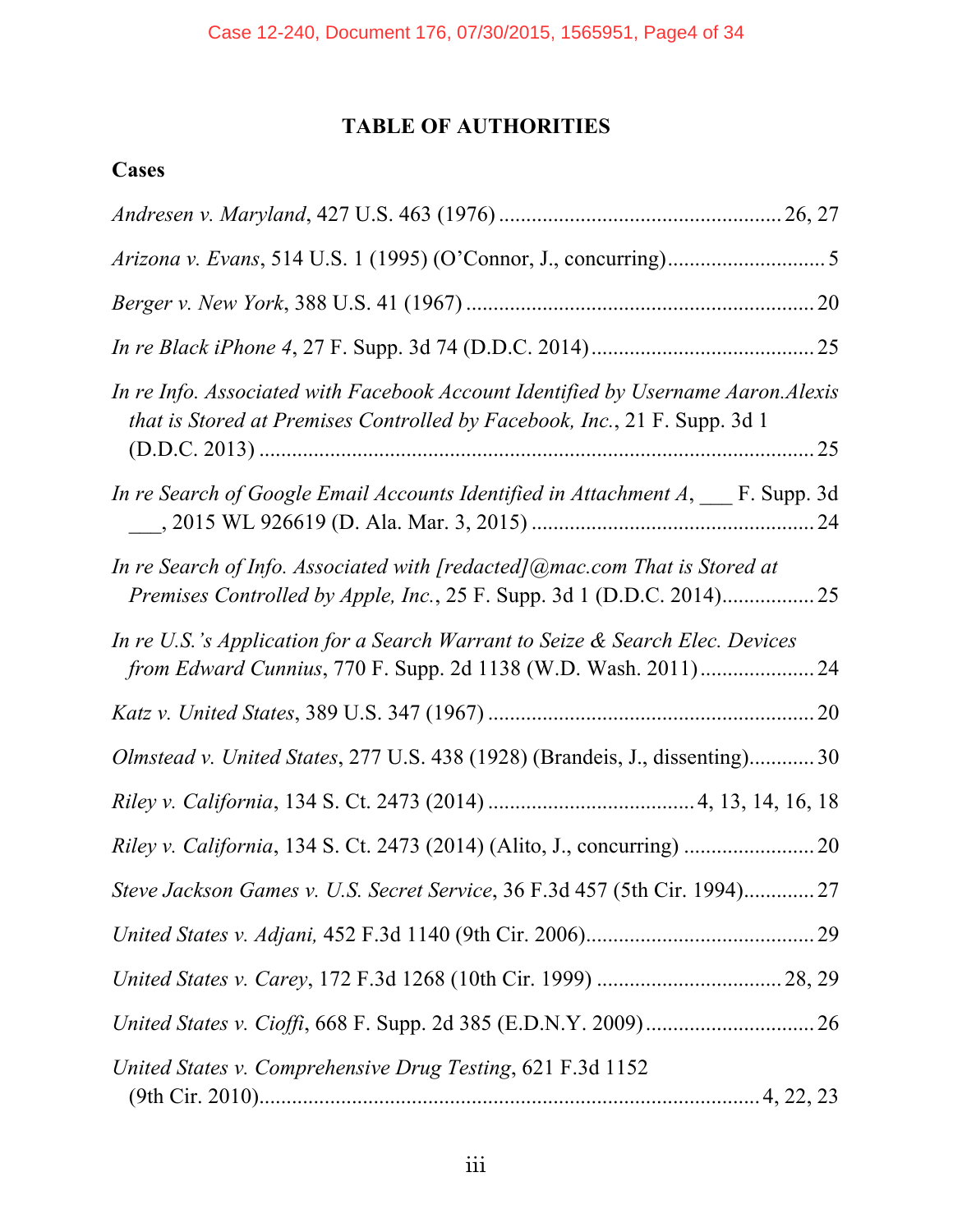| United States v. Comprehensive Drug Testing, 621 F.3d 1162                  |  |
|-----------------------------------------------------------------------------|--|
|                                                                             |  |
|                                                                             |  |
|                                                                             |  |
|                                                                             |  |
|                                                                             |  |
| United States v. Wei Seng Phua, No. 14-00249, 2015 WL 1281603               |  |
| <b>Statutes</b>                                                             |  |
|                                                                             |  |
|                                                                             |  |
|                                                                             |  |
|                                                                             |  |
| <b>Other Authorities</b>                                                    |  |
| Angela Moscaritolo, Chicago Moving Employee Email, Apps to Microsoft Cloud, |  |
| Bruce Schneier, Data And Goliath                                            |  |
| David Eitelbach, Yahoo Mail v. Outlook.com v. Gmail v. AOL Mail,            |  |
|                                                                             |  |
|                                                                             |  |
| Erin Griffith, <i>Who's Winning the Cloud Storage Wars</i> , Fortune        |  |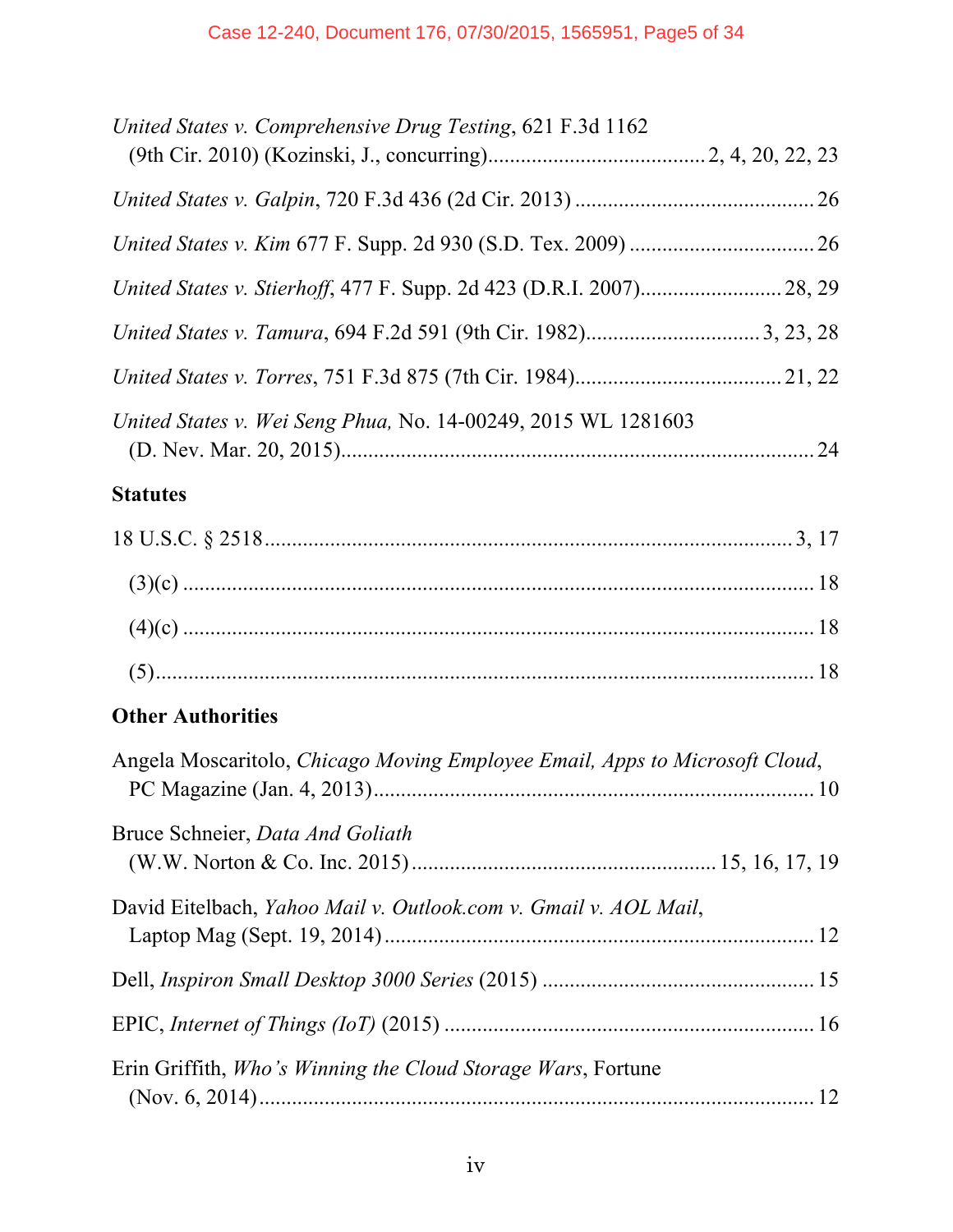| Federal Data Banks, Computers and the Bill of Rights: Hearings Before the<br>Subcomm. on Constitutional Rights of the House Comm. on the Judiciary, 92d<br>Cong., 1st Sess. Part I, 761–74 (1971) (testimony of Jerome B. Wiesner, |
|------------------------------------------------------------------------------------------------------------------------------------------------------------------------------------------------------------------------------------|
| Franklin Morris, <i>Infographic: The State of SMB Cloud Adoption in 2014</i>                                                                                                                                                       |
|                                                                                                                                                                                                                                    |
| In re Certain Double-Sided Floppy Disk Drives & Components Thereof, Inv. No.                                                                                                                                                       |
| Int'l Data Corp., Sharpening the Small Business Competitive Edge: Is the Time                                                                                                                                                      |
| Int'l Data Corp., The Digital Universe of Opportunities: Rich Data and the<br>Increasing Value of the Internet of Things—Executive Summary (2014)  8                                                                               |
| Jeff Jonas, Surveillance Society and Transparent You, in Privacy in the Modern<br>Age: The Search for Solutions (Marc Rotenberg et al. eds., New Press, 2015)19                                                                    |
| Jerry Kang, Lecture at University of Washington: The Arc of Intent: How                                                                                                                                                            |
| Josh Henretig, EPA Migrating to Microsoft Cloud, Microsoft Green Blog                                                                                                                                                              |
| Lucas Mearian, Server Sales Lead to Increased Internal Storage Growth,                                                                                                                                                             |
| Press Release, Seagate Ships World's First 8TB Hard Drives (Aug. 26, 2014) 8                                                                                                                                                       |
| Press Release, Toshiba Offers World's Smallest-Class E-Mmc Embedded Nand                                                                                                                                                           |
| Raphael Winick, Searches and Seizures of Computers and Computer Data,                                                                                                                                                              |
| Steve Hoffman, U.S. Gen. Servs. Admin., No. 10694, GSA Becomes First<br>Federal Agency to Move Email to the Cloud Agencywide (Dec. 1, 2010)  9                                                                                     |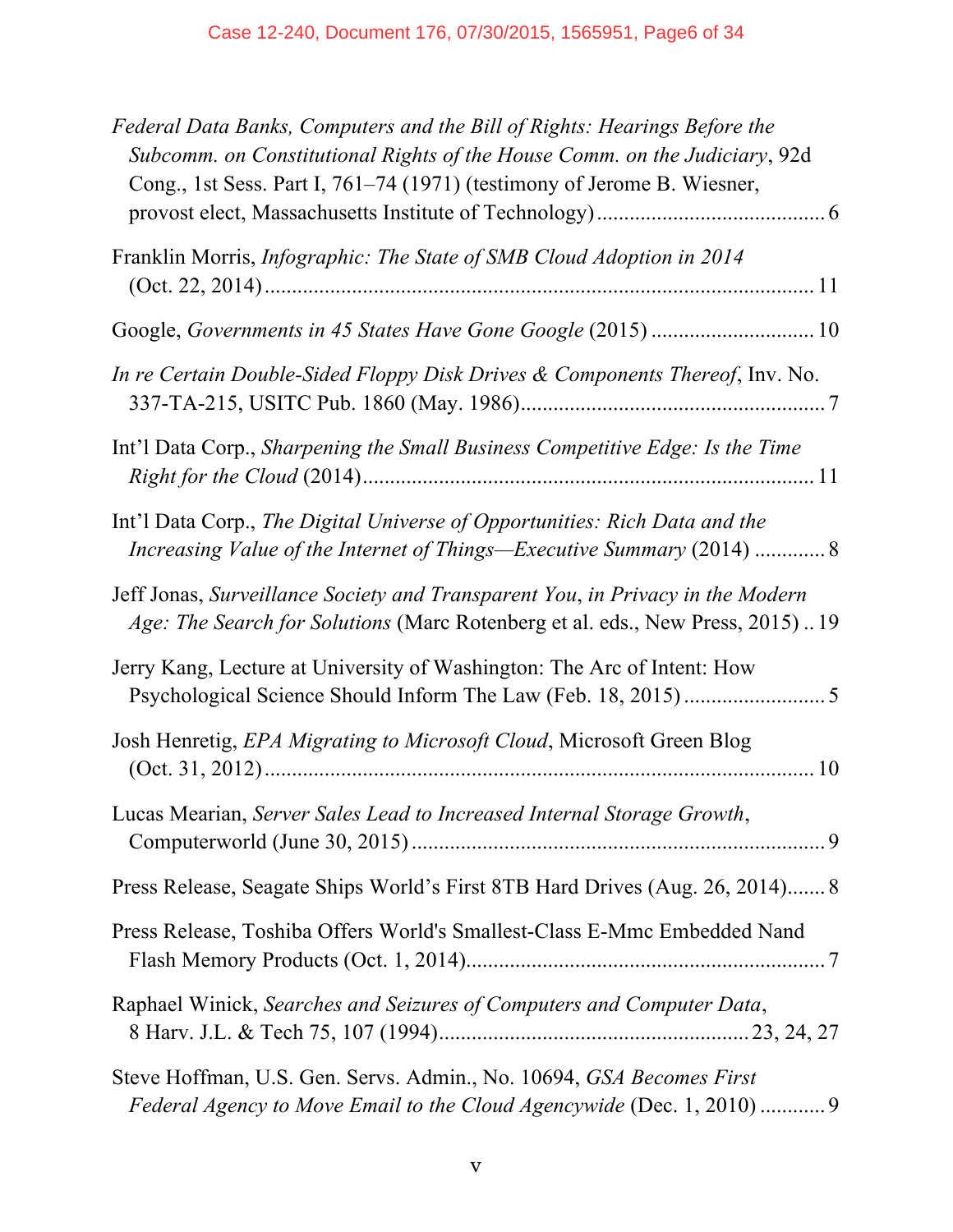The Radicati Group, Inc., *Email Market, 2014-2018: Executive Summary* (2014) 11

Understanding File Sizes, http://www.gn.apc.org/support/understanding-file-sizes (last visited Jul. 29, 2015).................................................................................... 15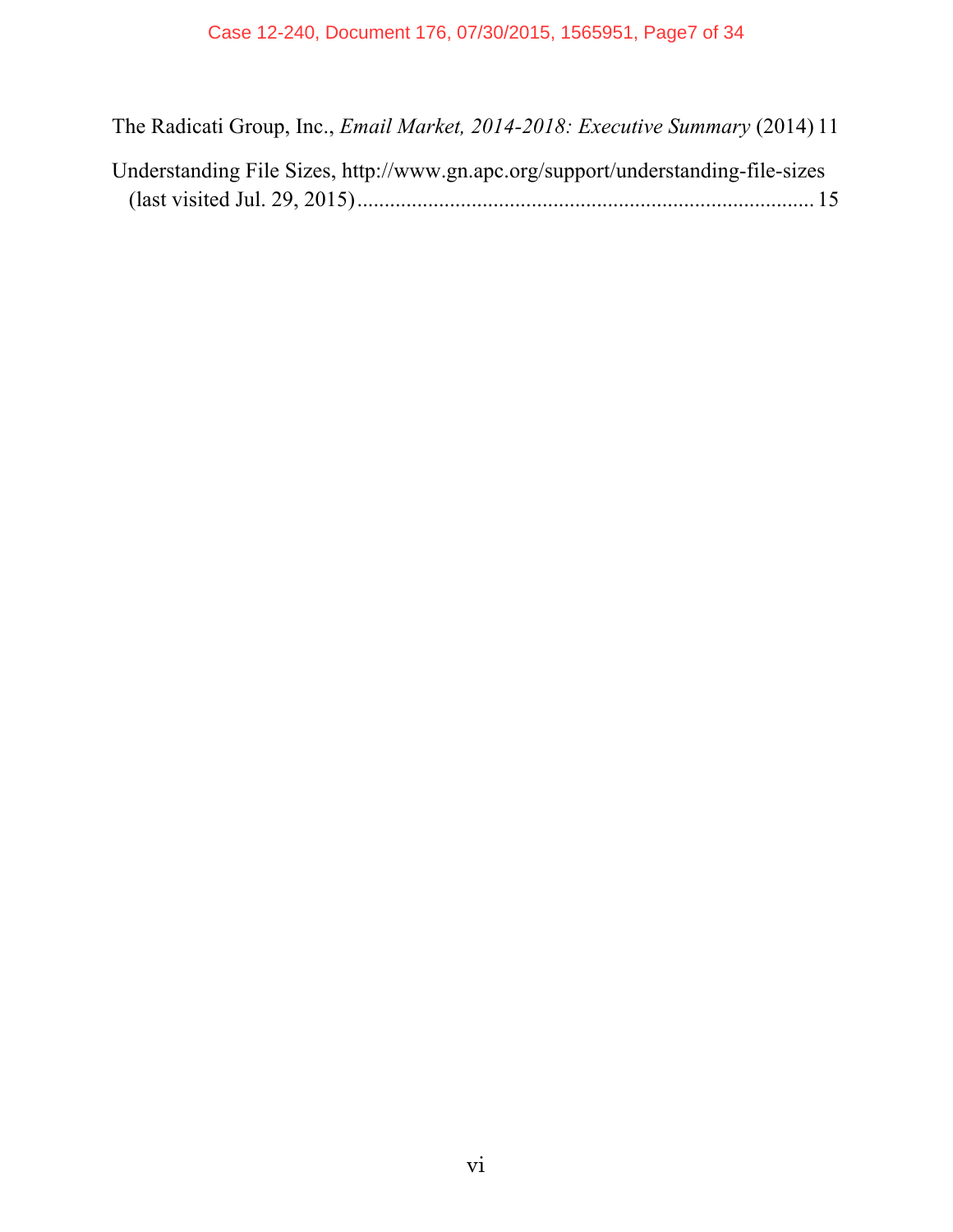# **INTEREST OF AMICUS CURIAE<sup>1</sup>**

The Electronic Privacy Information Center ("EPIC") is a public interest research center in Washington, D.C. established in 1994 to focus public attention on emerging civil liberties issues and to protect privacy, the First Amendment, and other constitutional values. The EPIC Advisory Board includes renowned legal scholars and technology experts. EPIC maintains one of the top websites on privacy in the world, www.epic.org. EPIC routinely participates as *amicus curiae* in significant privacy cases concerning Fourth Amendment rights. *See, e.g., Riley v. California*, 134 S. Ct. 2473 (2014); *Florida v. Jardines*, 133 S. Ct. 1409 (2013); *Maryland v. King*, 133 S. Ct. 1 (2013); *United States v. Jones*, 132 S. Ct. 945 (2012).

EPIC has a longstanding interest in preserving strong data minimization standards and preventing the erosion of privacy rights amidst technological evolution. EPIC has argued that federal courts should broadly adopt the rules set out by the Ninth Circuit in *United States v. Comprehensive Drug Testing*, 621 F.3d 1162 (9th Cir. 2010), to limit the collection and retention of non-pertinent data

<sup>&</sup>lt;sup>1</sup> The parties consent to the filing of this brief. In accordance with Rule 29, the undersigned states that no monetary contributions were made for the preparation or submission of this brief, and this brief was not authored, in whole or in part, by counsel for a party.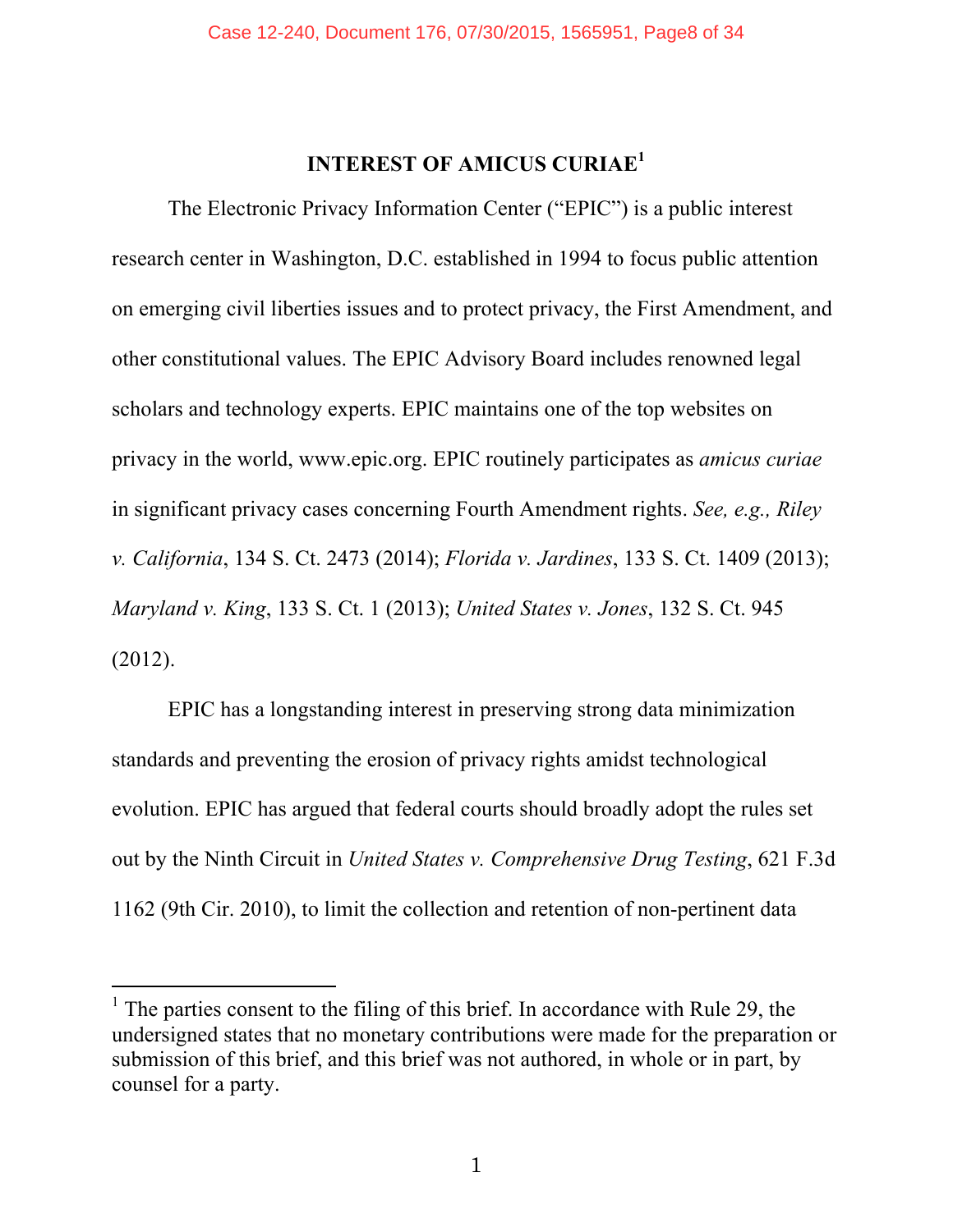during searches of electronic evidence. *See* Brief of Amicus Curiae Electronic Privacy Information Center (EPIC) and Legal Scholars and Technical Experts in Support of Respondents, *Quon v. City of Ontario, CA*, 560 U.S. 746 (2010).

# **SUMMARY OF THE ARGUMENT<sup>2</sup>**

The traditional rules for executing searches and seizures of physical property are insufficient to protect the privacy interests of individuals whose information is now stored on digital devices. The intermingling of records and information subject to search warrants with records that contain sensitive and otherwise irrelevant information is becoming the rule rather than the exception. In addition, the law enforcement practice of creating mirror image copies of digital files makes it significantly easier for the government to retain vast amounts of sensitive, nonpertinent records that were traditionally destroyed or returned to the owner's possession. Courts have also not yet established clear rules limiting the application of the "plain view" doctrine to files stored in hard drives and other digital repositories. The rules set out in *United States v. Comprehensive Drug Testing*, 621 F.3d 1162, 1180 (9th Cir. 2010) (Kozinski, J., concurring), addressed this problem.

Sensitive personal information should not be subject to government inspection and indefinite retention merely because it happens to exist on the same

 $2^2$  EPIC would like to thank its IPIOP Summer Clerks for their help in preparing this amicus brief: Kasey Wang, Eogan Hickey, Michele Trichler, John Davisson, and Britney Littles.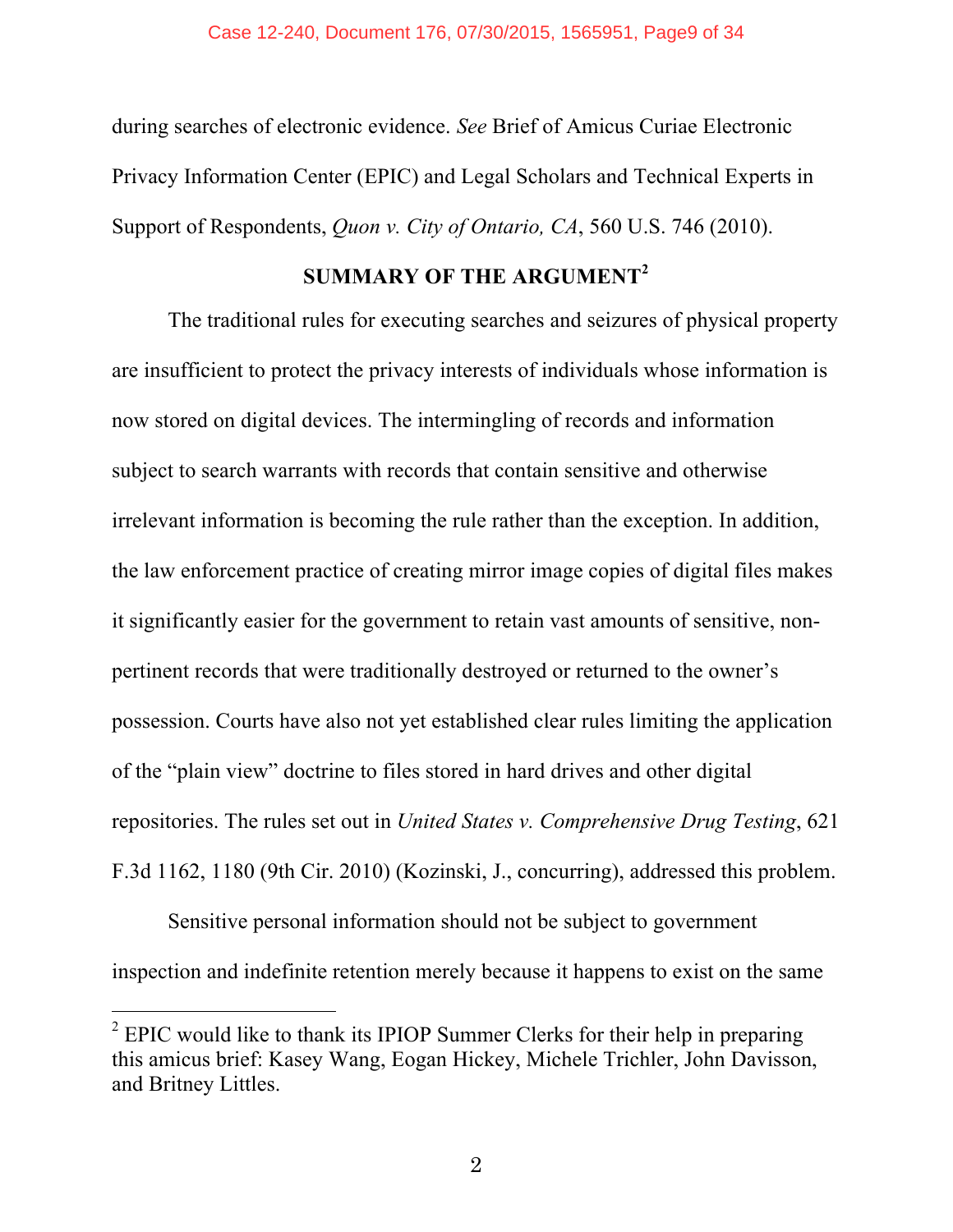#### Case 12-240, Document 176, 07/30/2015, 1565951, Page10 of 34

storage device as a record subject to a search warrant. This exceeds the permissible scope of the government's authority to search and is an artifact of the courts' failure to make clear the boundaries of a lawful search. Unless the courts address this problem, it will get worse. The exposure of sensitive data will increase as personal devices and cloud services generate and store larger and larger volumes of data. The Court should act now to establish clear obligations to delete nonpertinent data and minimize sensitive information stored on personal devices. These principles, previously established by Congress in the Wiretap Act, 18 U.S.C. § 2518, have already been embraced by other federal courts.

#### **ARGUMENT**

It can no longer be said that it is only in "comparatively rare" instances that documents subject to a search warrant will be "so intermingled that they cannot feasibly be sorted on site." *See United States v. Tamura*, 694 F.2d 591, 595–97 (9th Cir. 1982). Today it would be surprising if a target document was not stored digitally amongst thousands of other records, and the processing of these records implicates significant privacy issues. The Court in this case is presented with the opportunity to provide guidance for lower courts and magistrates who oversee and direct the execution of search warrants for digital records.

The Ninth Circuit previously addressed this important issue in *United States v. Comprehensive Drug Testing*, 621 F.3d 1152 (9th Cir. 2010), and Judge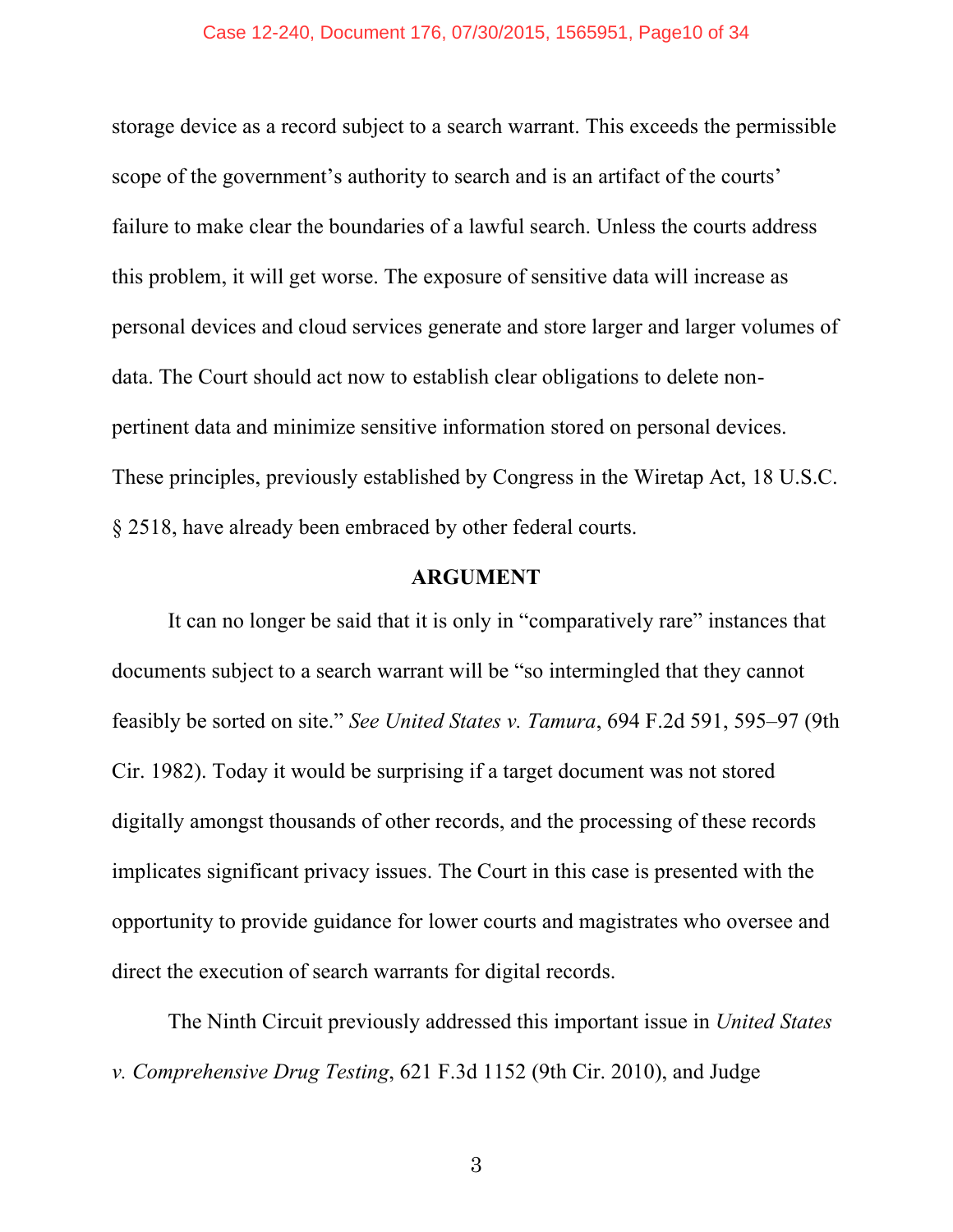Kozinski's concurring opinion, joined by four other circuit judges, outlined clear rules to guide future decisions. *Id*. at 1180 (Kozinski, J., concurring). The Court should endorse these principals to ensure that digital searches do not result in indefinite storage of non-pertinent documents in law enforcement databases. As the Supreme Court recently recognized in *Riley v. California*, 134 S. Ct. 2473 (2014), digital searches implicate greater privacy interests than traditional physical files, and should be subject to increased constitutional protections. As Justice Sandra Day O'Connor earlier explained, "The police, of course, are entitled to enjoy the substantial advantages this technology confers. They may not, however, rely on it blindly. With the benefits of more efficient law enforcement mechanisms comes the burden of corresponding constitutional responsibilities." *Arizona v. Evans*, 514 U.S. 1, 17 (1995) (O'Connor, J., concurring).

# **I. Digital Storage Devices Contain Increasingly Large Volumes of Sensitive Personal Data, Requiring Additional Restrictions on Digital Searches and Seizures**

There are two trends, in particular, that have created the need for new guidelines governing the handling of search warrant returns. First, the explosion in digital storage capacity over the last several decades has made the storage of all files in electronic form commonplace. Second, the development and increasing use of cloud-based storage services has created vast repositories of intermingled data. As a result of these trends, documents subject to search warrants will increasingly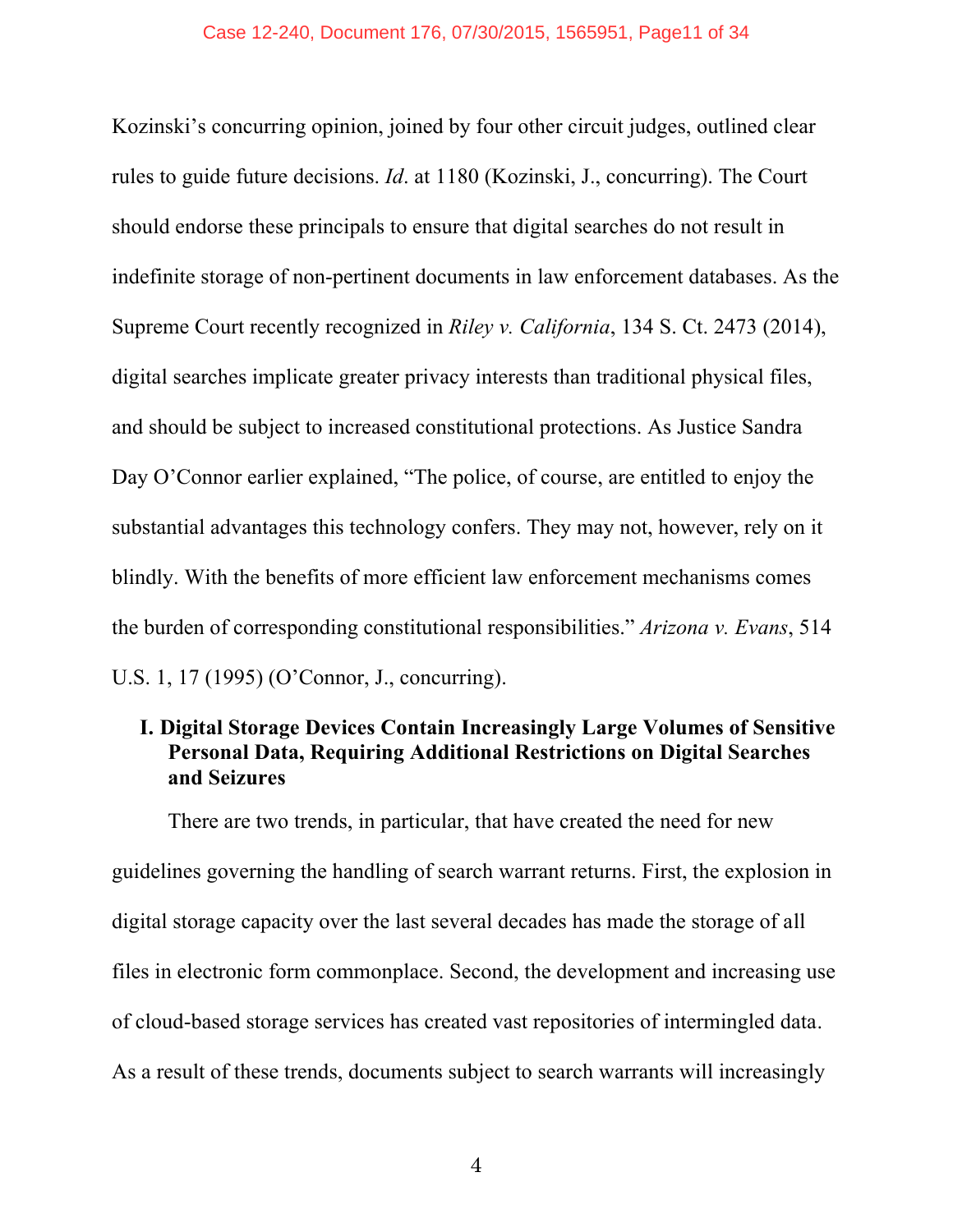be stored on drives and servers that include thousands of intermingled and nonpertinent files. Given the sensitive nature of files stored on these digital devices including financial records, medical records, photographs, and other personal information—it is critical that the Court establish rules ensuring that any data not subject to a valid search warrant be promptly deleted or returned to its owner.

Professor Jerry Kang has stressed that, "When the science changes—when the facts change—the law has an obligation to respond in kind, or at least tell us why it cannot." Jerry Kang, Lecture at University of Washington: The Arc of Intent: How Psychological Science Should Inform The Law (Feb. 18, 2015). <sup>3</sup> *See also* Julie E. Cohen, *What Privacy is For*, 126 Harv. L. Rev. 1904, 1933 (2013) (emphasizing that "Imbuing our networked information technologies with a different politics will require both the vision to appreciate privacy's dynamism and the will to think creatively about preserving it"). As Former MIT President Jerome Wiesner famously explained, legal safeguards must be established to preserve privacy rights because technological measures themselves will not be sufficient:

There are those who hope new technology can redress these invasions of personal autonomy that information technology now makes possible, but I don't share this hope. To be sure, it is possible and desirable to provide technical safeguards against unauthorized access. It is even conceivable that computers could be programmed to have their memories fade with time and to eliminate specific identity. Such safeguards are highly desirable, but the basic safeguards cannot be

<sup>3</sup> *Available at* https://www.youtube.com/watch?t=502&v=dMVc1n599vg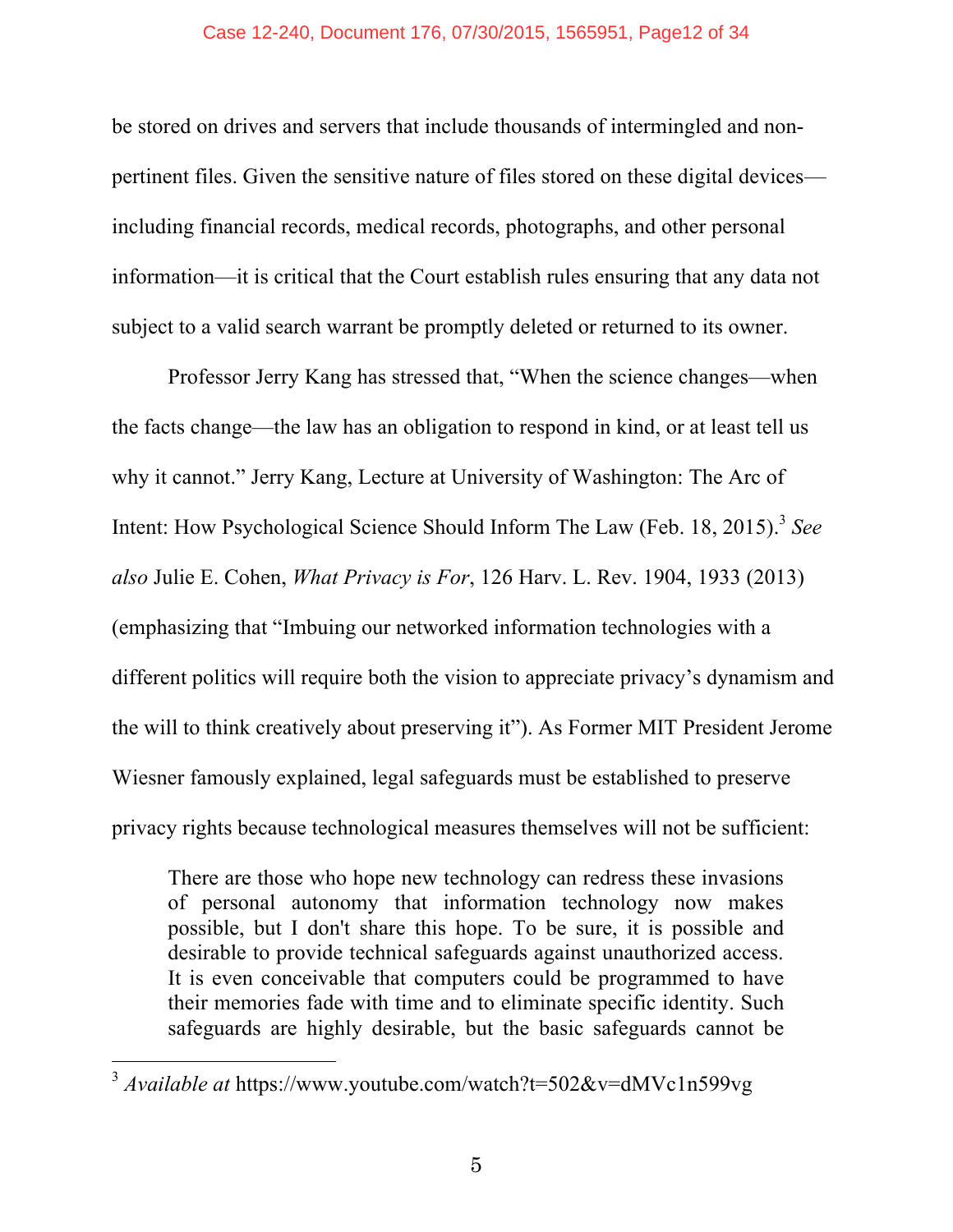provided by new inventions. They must be provided by the legislative and legal systems of this country. We must face the need to provide adequate guarantees for individual privacy.

*Federal Data Banks, Computers and the Bill of Rights: Hearings Before the Subcomm. on Constitutional Rights of the House Comm. on the Judiciary*, 92d Cong., 1st Sess. Part I, 761–74 (1971) (testimony of Jerome B. Wiesner, provost elect, Massachusetts Institute of Technology).

Over the last forty years, digital storage has shifted from a scarce and expensive luxury to an abundant resource. For example, in the mid 1970s a stateof-the-art 5¼-inch inch floppy disk drive held 8,000 kilobytes and cost more than \$500. *In re Certain Double-Sided Floppy Disk Drives & Components Thereof at 230–32*, Inv. No. 337-TA-215, USITC Pub. 1860 (May. 1986). Today companies produce memory products that can store one hundred and twenty eight gigabytes of data on an eleven-by-ten-millimeter chip, *See* Press Release, Toshiba Offers World's Smallest-Class E-Mmc Embedded Nand Flash Memory Products (Oct. 1, 2014), <sup>4</sup> and hard drive disks that can store eight terabytes of data, *see* Press Release, Seagate Ships World's First 8TB Hard Drives (Aug. 26, 2014).<sup>5</sup>

<sup>&</sup>lt;sup>4</sup> http://www.toshiba.com/taec/news/press\_releases/

<sup>2014/</sup>memy\_14\_725.jsp. <sup>5</sup> http://www.seagate.com/about/newsroom/press-releases/Seagate-ships-worldsfirst-8TB-hard-drives-pr-master/.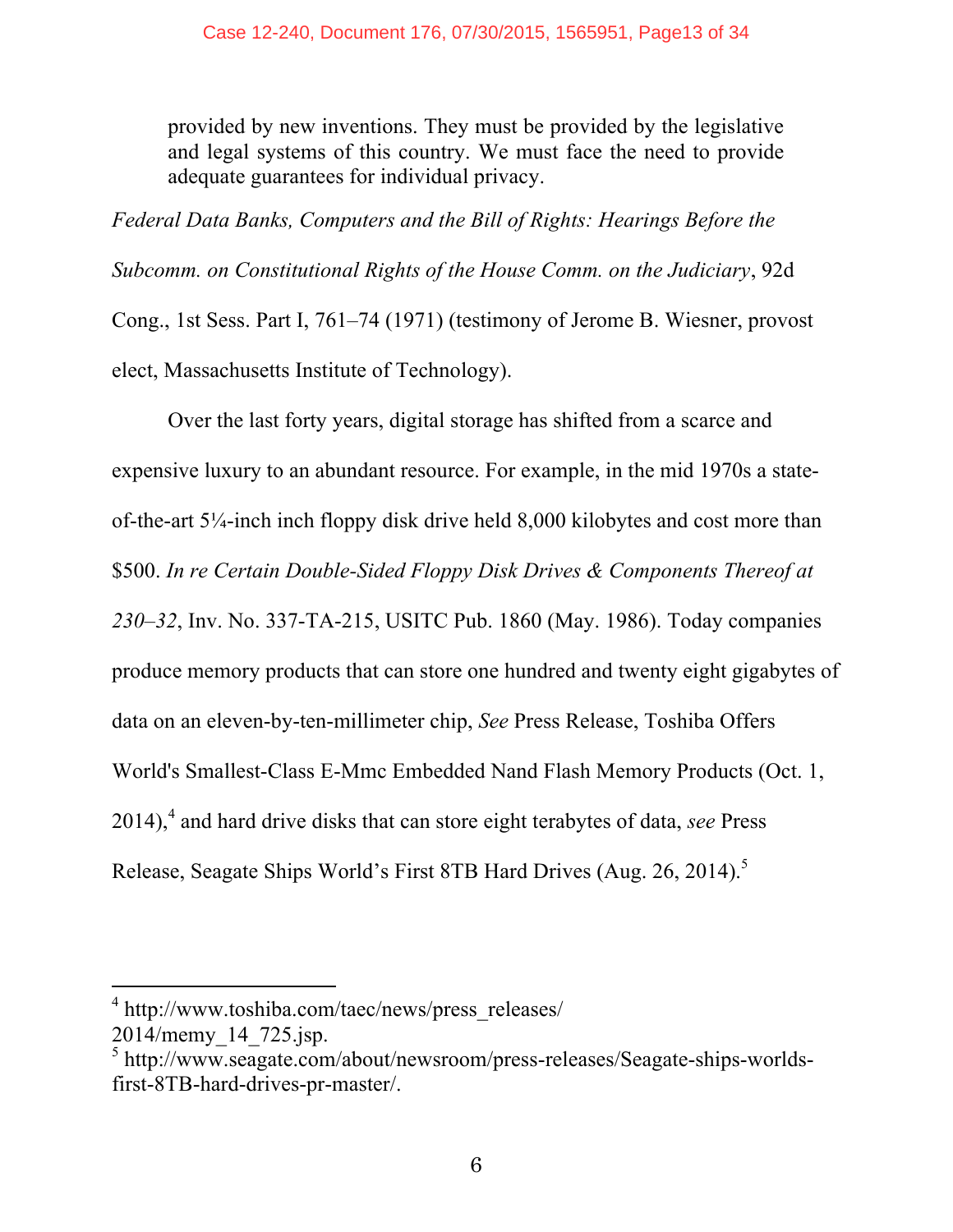A hard drive today could hold more than a million copies of the data stored on a  $5\frac{1}{4}$ -inch floppy disk.<sup>6</sup> But even as digital storage capacity has expanded exponentially, our desire to create and store data has more than grown to meet that demand. A recent report estimates that by 2020 there will be "nearly as many digital bits as there are stars in the universe," and that the volume of stored data is currently "doubling in size every two years." Int'l Data Corp., *The Digital Universe of Opportunities: Rich Data and the Increasing Value of the Internet of Things—Executive Summary* (2014). <sup>7</sup> The report estimates that the amount of digital data created will increase by a factor of ten by 2020, from 4.4 trillion gigabytes to 44 trillion. *Id*. Over the last few months alone, companies shipped 28.3 exabytes of storage capacity (an exabyte is "one quintillion bytes or a one followed by 18 zeros"). Lucas Mearian, *Server Sales Lead to Increased Internal Storage Growth*, Computerworld (June 30, 2015). 8

As storage costs have decreased and users have embraced mobile devices, cloud-based email has become commonplace. The largest telecommunications providers, including Google and Microsoft, already offer cloud-based

 $6$  There are 1,073,741,824 kilobytes in a terabyte, so an eight terabyte hard drive is roughly 1,073,742 times the size of a 8,000 kilobyte floppy disk.

 $\frac{7}{1}$  http://www.emc.com/leadership/digital-universe/2014iview/executivesummary.htm.

<sup>8</sup> http://www.computerworld.com/article/2942045/data-storage-solutions/morethan-28-billion-gigabytes-of-storage-shipped-last-quarter.html.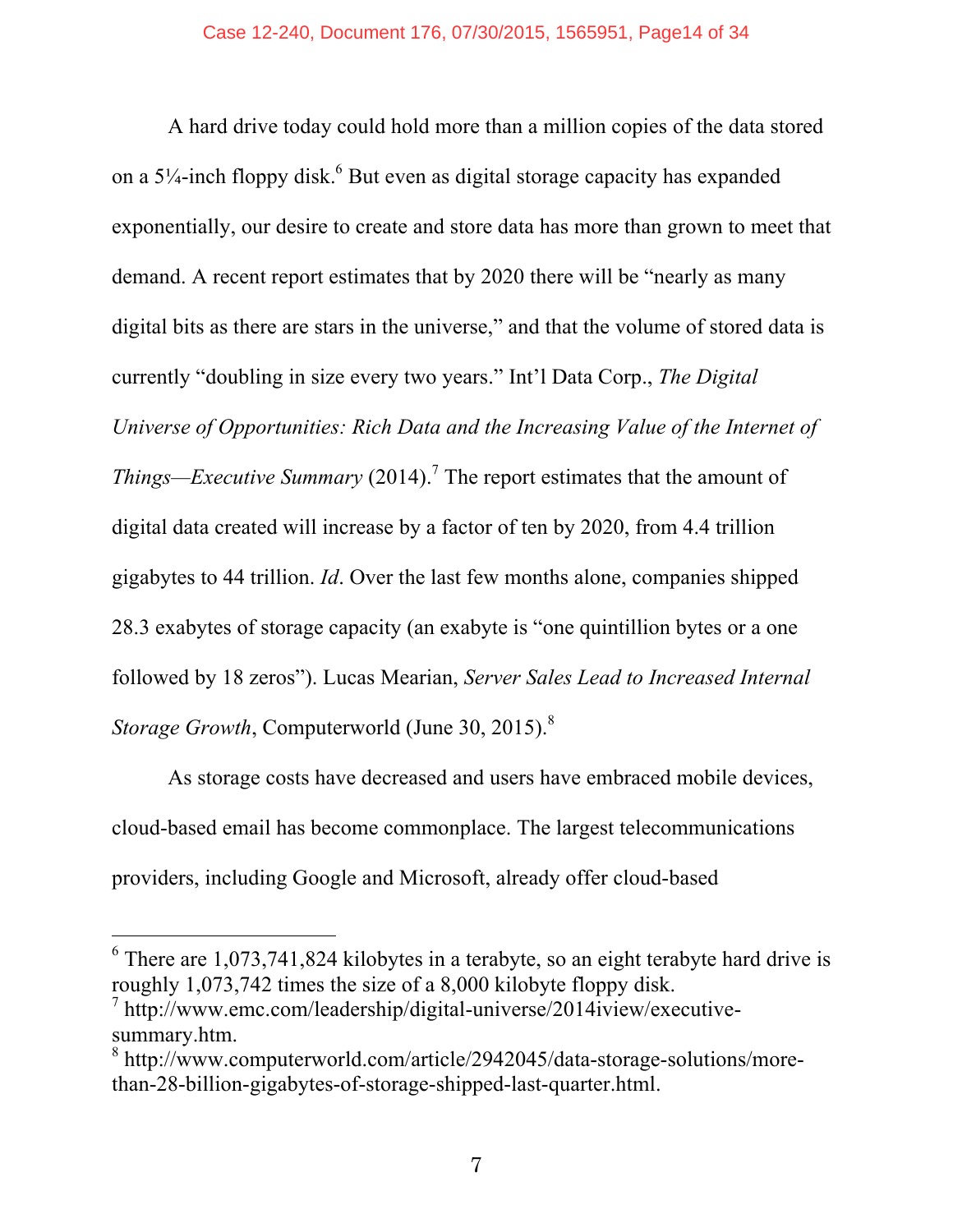communications services. These services are being used by individuals as well as large institutions such as universities, government agencies, and businesses. These large repositories of stored files and messages will necessarily include documents that will be the subject of investigations by law enforcement agents, and the processing of those databases will implicate the privacy rights of all users.

Federal agencies have been using cloud-based systems since 2010. Steve Hoffman, U.S. Gen. Servs. Admin., No. 10694, *GSA Becomes First Federal Agency to Move Email to the Cloud Agencywide* (Dec. 1, 2010). <sup>9</sup> Government entities in 45 states already use cloud-based services, *see* Google, *Governments in 45 States Have Gone Google* (2015), <sup>10</sup> and other federal, state, and local entities such as the City of Chicago, the Environmental Protection Agency, and the Federal Aviation Administration have transitioned to similar services, *see*, *e.g.*, Angela Moscaritolo, *Chicago Moving Employee Email, Apps to Microsoft Cloud*, PC Magazine (Jan. 4, 2013); <sup>11</sup> Josh Henretig, *EPA Migrating to Microsoft Cloud*, Microsoft Green Blog (Oct. 31, 2012).<sup>12</sup>

The use of cloud-based services has grown rapidly in the business sector. By 2016 an estimated eighty percent of the top two thousand businesses globally will

<sup>9</sup> *Available at* http://www.gsa.gov/portal/content/208417.

 $10$  https://www.google.com/work/apps/government/customers.html.

 $11 \text{ http://www.pcmag.com/article} 2/0,2817,2413870,00.\text{asp.}$ 

 $12 \text{ http://blogs.msdn.com/b/microsoft-green/archive/2012/10/31/epa-migrating-to-}$ microsoft-cloud.aspx.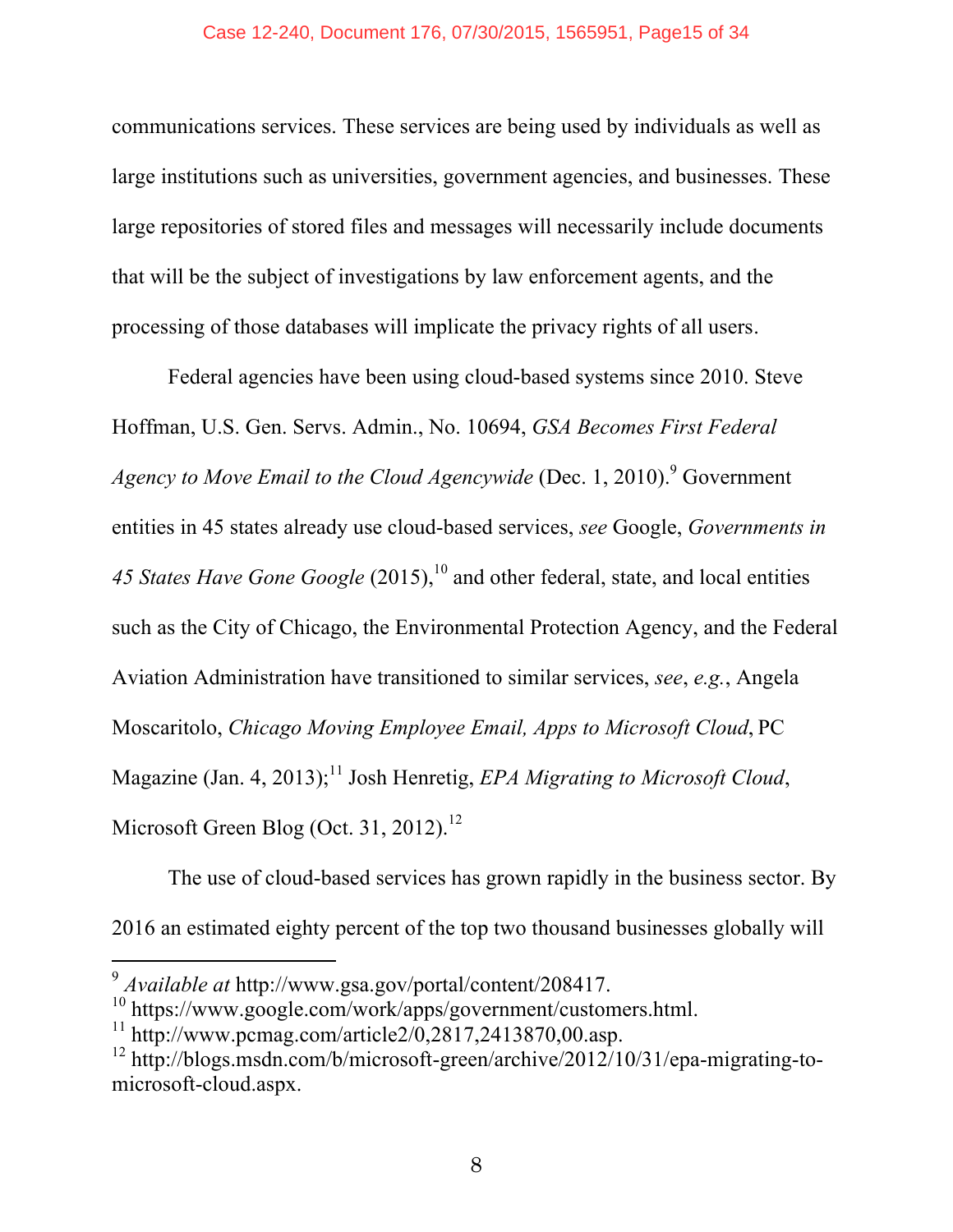have at least half of their IT infrastructure in the cloud. Int'l Data Corp.,

*Sharpening the Small Business Competitive Edge: Is the Time Right for the Cloud* 5 (2014).<sup>13</sup> Already more than eighty percent of U.S. companies with more than one hundred employees use cloud services. *Id*. And during the five-year period between 2013 and 2018 small and midsize businesses are predicted to spend twenty-eight percent of their total IT budgets (nearly one trillion dollars) on cloud services. *Id*. at 4. *See also* Franklin Morris, *Infographic: The State of SMB Cloud Adoption in 2014* (Oct. 22, 2014). <sup>14</sup> As businesses increasingly adopt cloud-based services, larger and larger volumes of sensitive records will be intermingled in remote data centers.

There are already over two and a half billion e-mail users worldwide, and most consumers access and store their messages through cloud service providers. The Radicati Group, Inc., *Email Market, 2014-2018: Executive Summary*, at 3–4  $(2014)$ .<sup>15</sup> The largest e-mail providers offer virtually unlimited storage and encourage users to retain messages rather than delete them. *See* David Eitelbach, *Yahoo Mail v. Outlook.com v. Gmail v. AOL Mail*, Laptop Mag (Sept. 19, 2014)

<sup>13</sup> *Available at* http://sapnews195twk.wpengine.netdna-cdn.com/wpcontent/blogs.dir/1/files/InfoBrief\_SAP-Cloud-Small-Biz.pdf.

<sup>&</sup>lt;sup>14</sup> http://www.rackspace.com/blog/infographic-the-state-of-smb-cloud-adoption-in-2014/.

<sup>15</sup> *Available at* http://www.radicati.com/wp/wp-content/uploads/2014/10/Email-Market-2014-2018-Executive-Summary.pdf.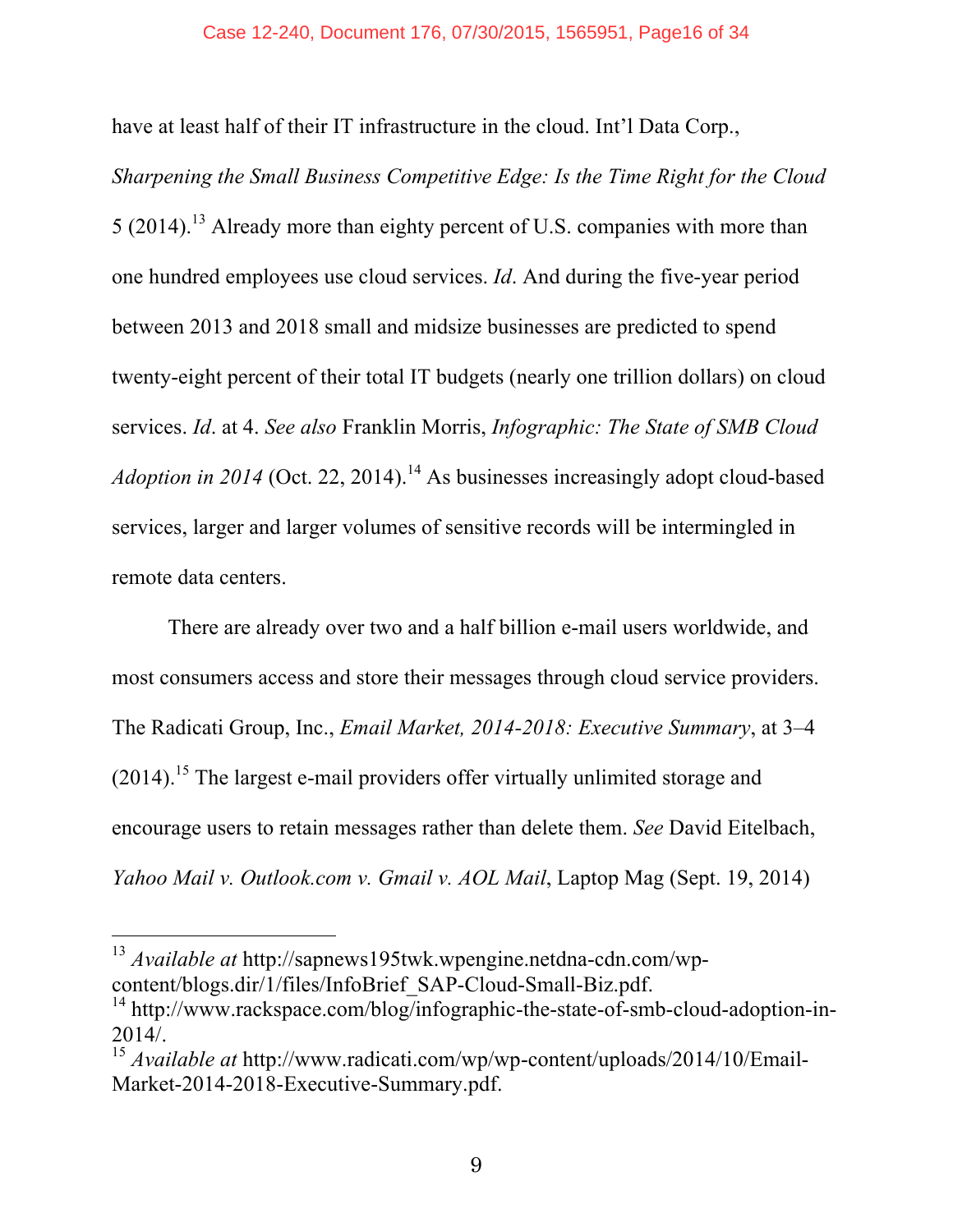(AOL provides more than 150GB, Microsoft provides more than 5GB, Gmail provides 15GB, and Yahoo provides  $1TB$ ).<sup>16</sup> Indeed, these companies compete against each other to provide the most storage on the market. *Id*. Users no longer need to delete messages in order to preserve storage space; most messages can be retained by default. As a result, a wealth of personal and private messages are now stored remotely in intermingled databases. This means that a search of any given email database could implicate the privacy interests of thousands or even millions of e-mail users.

In addition to e-mail services, many consumers store and access their documents and other sensitive files online. Erin Griffith, *Who's Winning the Cloud Storage Wars*, Fortune (Nov. 6, 2014).<sup>17</sup> Given the widespread use of these digital storage services, and the growth in storage capacity of individual computers and devices, the problem of searching and seizing large volumes of data will continue to increase over time. This Court should establish clear guidelines governing these digital searches going forward.

<sup>&</sup>lt;sup>16</sup> http://blog.laptopmag.com/best-free-email-service.

<sup>&</sup>lt;sup>17</sup> http://fortune.com/2014/11/06/dropbox-google-drive-microsoft-onedrive/.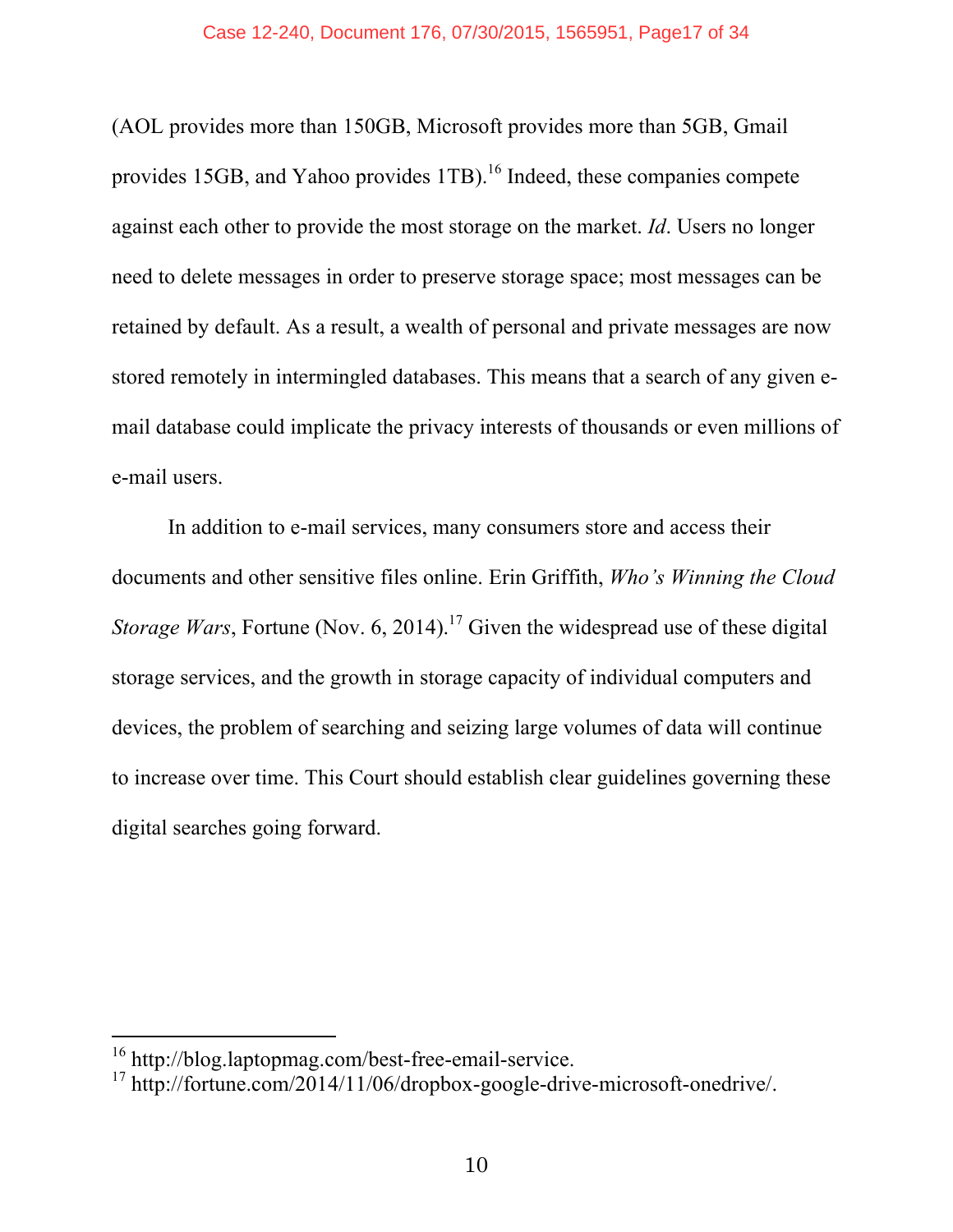# **II. The Supreme Court Established in** *Riley v. California* **That Searches of Digital Devices Require Additional Privacy Protections**

## **A. The Court Explained in** *Riley* **That Digital Devices Are Meaningfully Different From Their Analog Counterparts**

In *Riley v. California*, 134 S. Ct. 2473 (2014), the Supreme Court held that the traditional rule permitting searches of physical items on a suspect incident to arrest could not be extended to searches of digital devices. *Id*. at 2494–95. In reaching that conclusion, the Court focused on the unique nature of electronic devices and digital data and concluded that the intrusiveness of a search of digital data was significantly different from searches of physical objects. *Id*. at 2489.

The majority opinion in *Riley*, issued by Chief Justice Roberts, outlined key distinctions that justify special rules governing searches of digital data. First, the large quantity of information created and stored by digital devices; second, the uniquely sensitive qualities of digital records; and third, the ease with which digital data can be accessed, copied, and stored by government. These factors provide not only a basis to modify the search-incident-to-arrest rule, as the Court did in *Riley*, but also to impose greater restrictions on post-search minimization and retention of seized files.

As the Court explained in *Riley*, prior to the development of mobile computing devices "a search of a person was limited by physical realities and tended as a general matter to constitute only a narrow intrusion on privacy." *Id.* at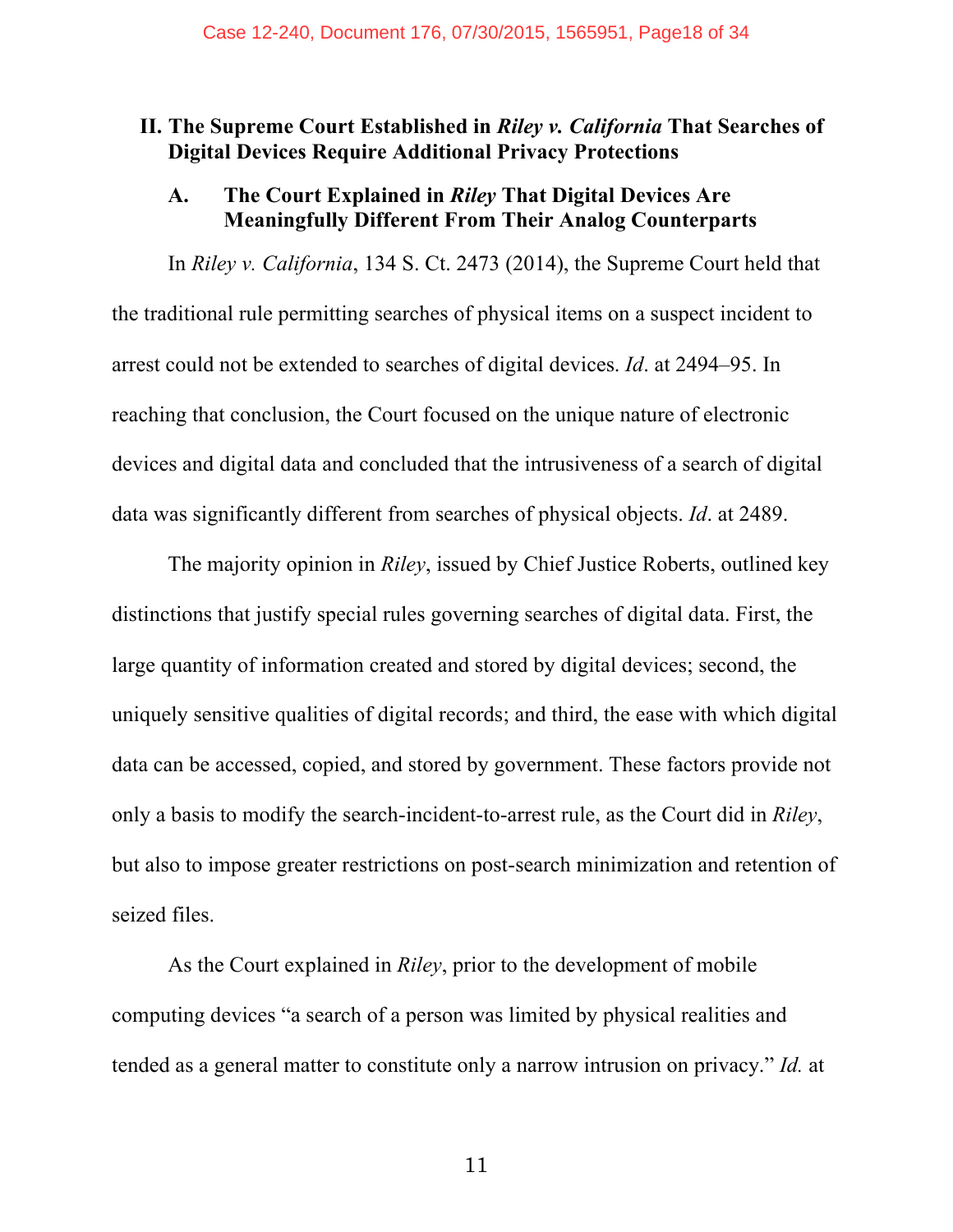2489. With cell phones the "possible intrusion on privacy is not physically limited in the same way." *Id*. The Court found that these devices collect "in one place many distinct types of information," creating an "element of pervasiveness that characterizes" digital devices and is distinct from physical records. *Id.* at 2490. The Court emphasized that "[a]llowing the police to scrutinize such records on a routine basis is quite different from allowing them to search a personal item or two in the occasional case." *Id*.

These same quantitative distinctions must also apply to other forms of digital records, including mirror-image copies of files stored on a hard drive. Indeed, the amount of personal information stored on computer hard drives is vastly larger than the amount of data stored on a mobile phone. For example, a standard desktop computer purchased from Dell today includes two terabytes of storage. Dell, *Inspiron Small Desktop 3000 Series*(2015). <sup>18</sup> Most cell phones store less than 100 gigabytes of data.<sup>19</sup> It is estimated that an average desktop could store every message ever sent on Twitter. Bruce Schneier, *Data And Goliath* 18 (W.W. Norton & Company Inc. 2015).

<sup>18</sup> http://www.dell.com/us/p/inspiron-3647-small-

desktop/pd?oc=ddcwnp325s&model\_id=inspiron-3647-small-desktop (Last visited, July 24, 2015).

 $19$  A terabyte is equivalent to 1024 gigabytes of data. Understanding File Sizes, http://www.gn.apc.org/support/understanding-file-sizes (Last visited, July 24, 2015). A single five-page document usually contains approximately 30 kilobytes.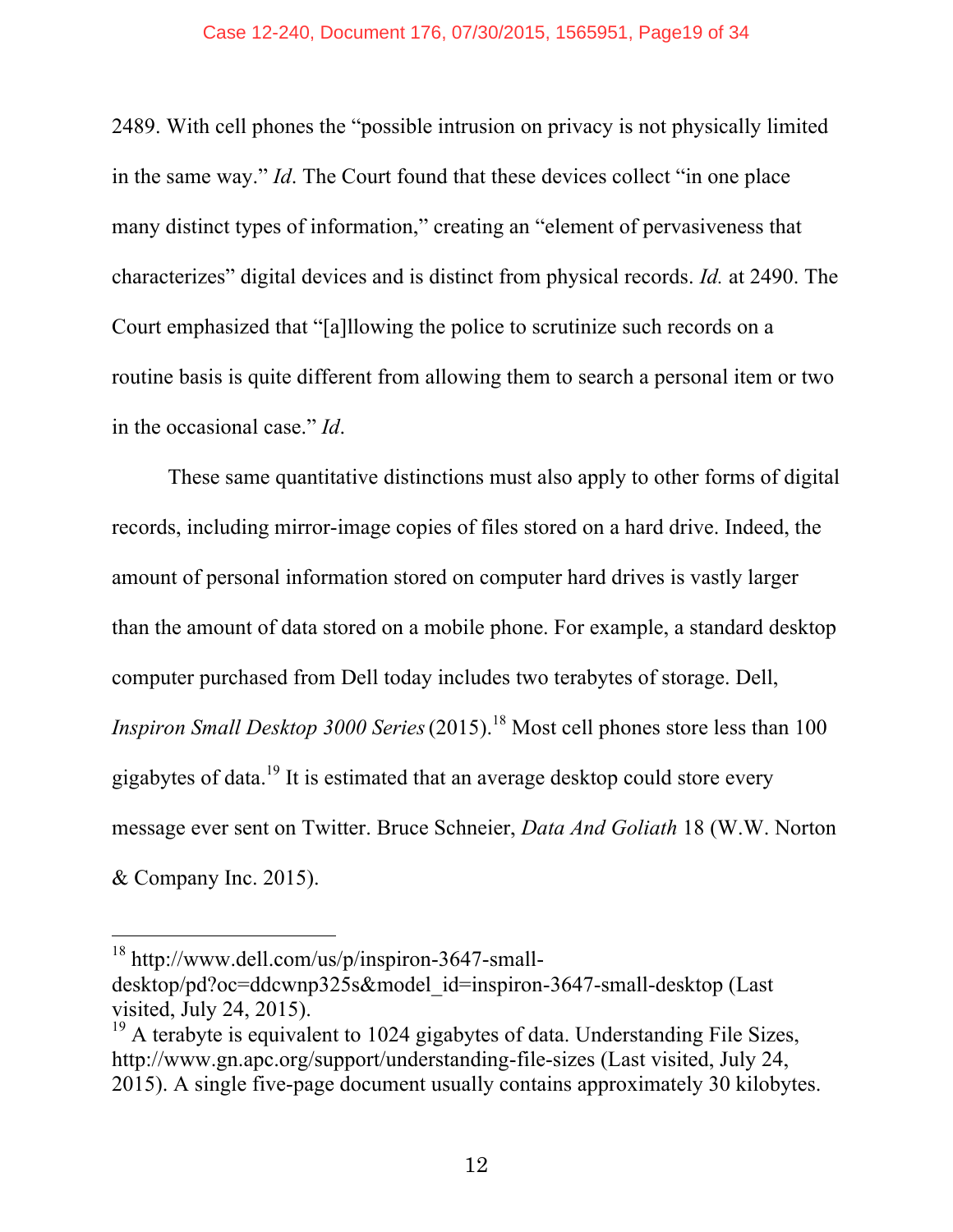In other words, computers have inconceivable storage capabilities and most individuals routinely create and maintain large volumes of personal information even more "pervasive" than the data stored on cell phones. As such, there is an enormous quantitative distinction between a seizure of a filing cabinet or other physical document set and the seizure of a hard drive.

The Court in *Riley* further distinguished digital searches based on the fact that the data stored on these devices is fundamentally different from the types of physical evidence traditionally subject to search. As an example, the Court cited "Internet search and browsing history" as well as location data and other sensitive information. *Riley,* 134 S. Ct. at 2490. These records can also reveal sensitive personal details including political affiliation; addiction; budgetary information; romantic life; hobbies and pastimes; and banking and financial details. *Id*.

The same types of sensitive data that the Court focused on in *Riley* are also stored on hard drives and in cloud-based services. Individuals may have saved on their hard drive detailed financial records dating back many years. They may have saved correspondence with employers, doctors, or lawyers. They may have information about their family or their future plans. Indeed, many individuals may have stored more information than they realize. As Bruce Schneier has explained, computers "sense and record more than you're aware of." Schneier, *supra* at 13.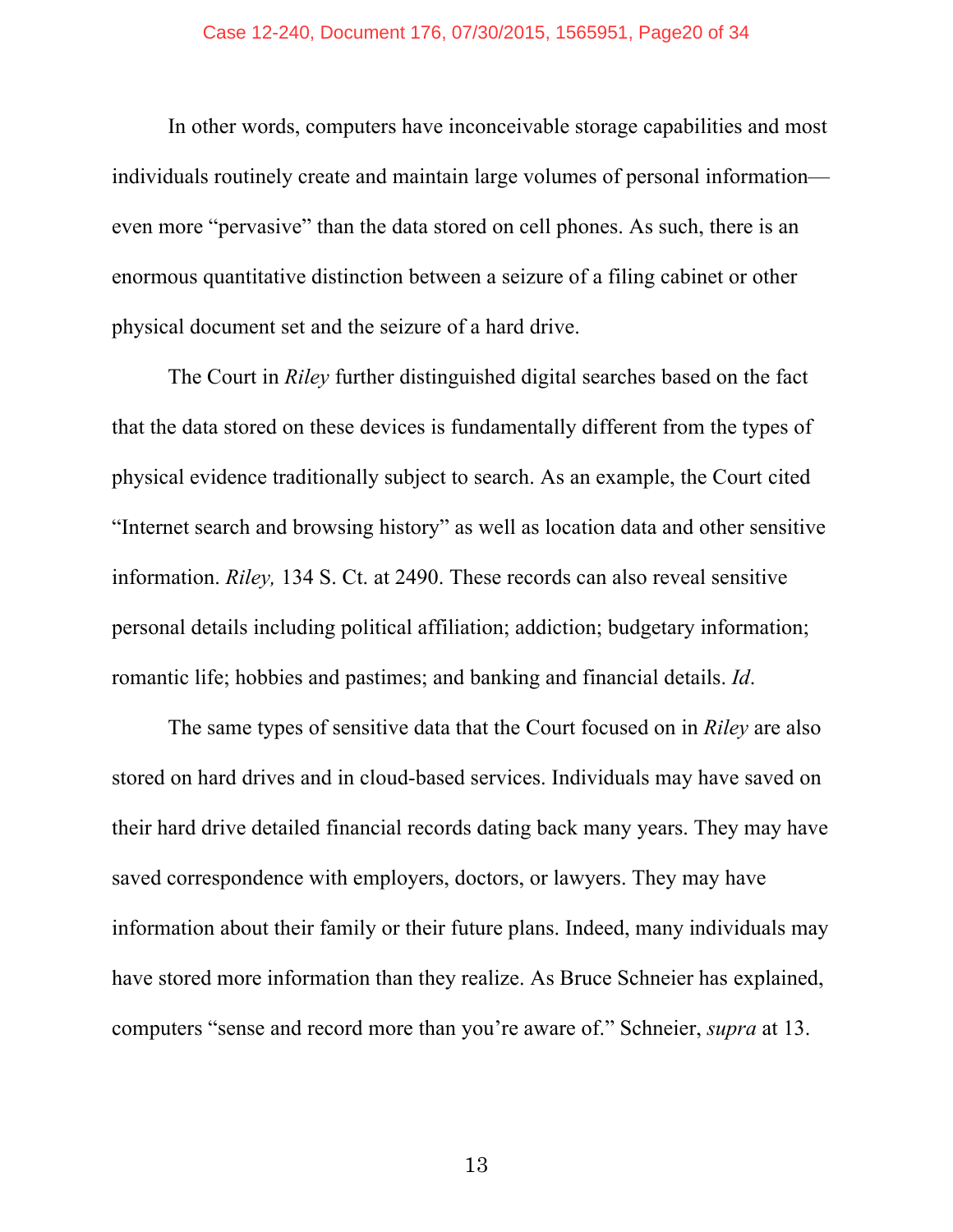New technological developments will lead to the creation and storage of ever more sensitive information about our daily activities. *Id*. at 15. The "Internet of Things" (IoT), a series of appliances designed to "connect [devices] and people through the existing Internet infrastructure," will result in even more data being generated by routine daily activities. *See* EPIC, *Internet of Things (IoT)*, https://epic.org/privacy/internet/iot/ (2015). Now medical devices, thermostats, fitness-tracking devices, refrigerators, cars, and many other devices are creating digital paper trails that could potentially be subject to search. Schneier, *supra* at 14–17. This produces a plethora of very diverse and detailed types of information, and much of it is saved on users' personal digital devices, including their hard drives. *Id*. at 128.

As Schneier notes, "having conversations that disappear as soon as they occur is a social norm that allows us to be more relaxed and comfortable, and to say things we might not say if a tape recorder were running." *Id*. In effect, individuals might be said to now carry a tape recorder, tracking device, and many more recorders of personal information around with them wherever they go. But just because these records are created and stored together in centralized repositories does not mean that they can be searched or indefinitely seized simply because they are on the same drive as the target document in an investigation.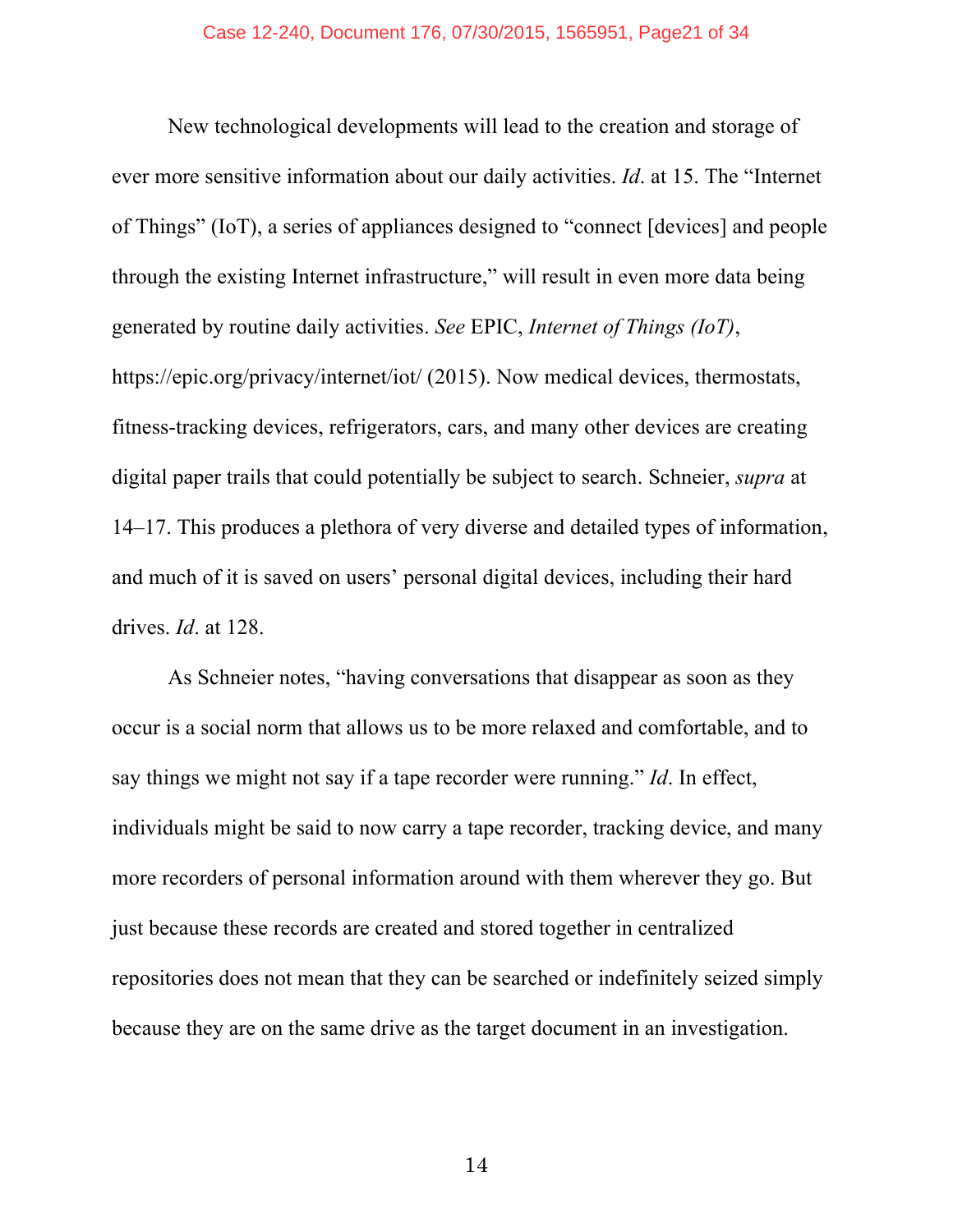As Chief Justice Roberts recognized in *Riley*, the search of the entire contents of a digital device "would typically expose to the government far more than the most exhaustive search of a house" because these devices "not only contai[n] in digital form many sensitive records previously found in the home; [they] also contain[n] a broad array of private information never found in a home in any form." *Riley*, 134 S. Ct. at 2491.

Finally, as the Court explained in *Riley*, the search of a digital device is fundamentally different because the storage and analysis of digital data is much less expensive and less time consuming for law enforcement. For the effort of a "search in the pre-digital era [that] could have turned up a photograph or two in a wallet," the search of a digital gallery would turn up "thousands of photos." *Id*. at 2942. And whereas it might have been justified to allow the officers in *Tamura* six months to search and segregate non-pertinent information from physical files, the government should not be allowed to hold onto irrelevant digital data for long periods of time. Strong rules are necessary to avoid the indefinite collection of search warrant files in government databases. Unlike with the physical files, the officers will not notice digital bits filling up the file room.

In fact, in the present case, the government accessed the information with relative ease and was capable of making copies of the data in its entirety, whether relevant to its investigation or not, to be stored permanently—all of which would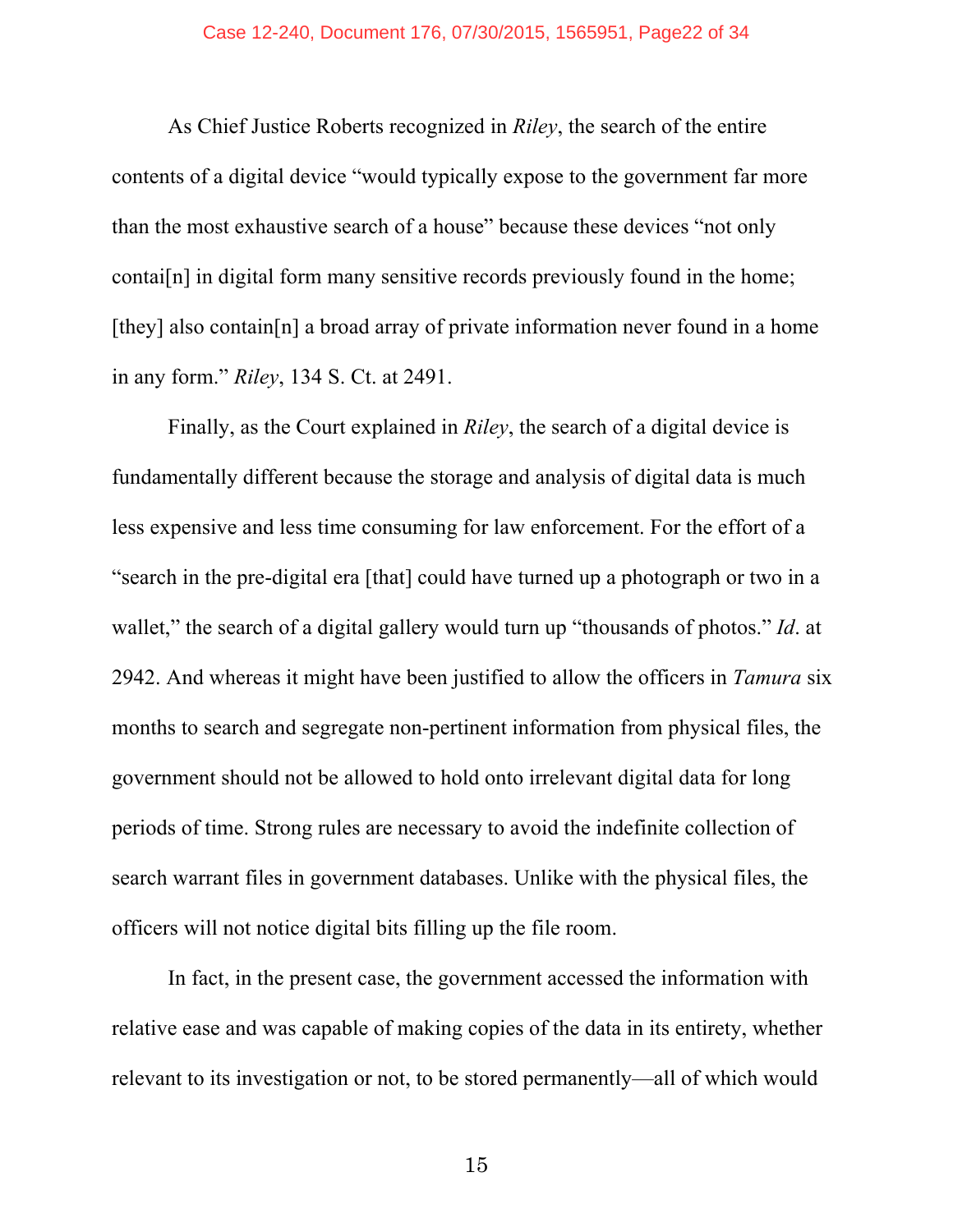have been far more difficult, if not impossible, had the records been contained in physical files. The length of time these documents were held and the manner in which the search was carried out demonstrates the need for a "data expiration" rule. Eventually data becomes irrelevant and should be recognized as such. As Schneier points out:

One fourth of American adults have criminal records. Even minor infractions can follow people forever and have a huge impact on their lives—this is why many governments have a process for expunging criminal records after some time has passed. Losing the ephemeral will mean that everything you say or do will be associated with you forever.

Schneier, *supra* at 128.

Prior to the development and use of electronic storage, the government simply could not have copied, searched, and stored any such amount of data with such a degree of ease. This increase in the government's ability to access large quantities of sensitive data calls for the adoption of minimization principles, including "data expiration"—in other words, that all data should have standard, pre-set durations (this is not the norm)—which many prominent scholars have been promoting for years. *See* Jeff Jonas, *Surveillance Society and Transparent You*, *in Privacy in the Modern Age: The Search for Solutions* 101 (Marc Rotenberg et al. eds., The New Press, 2015).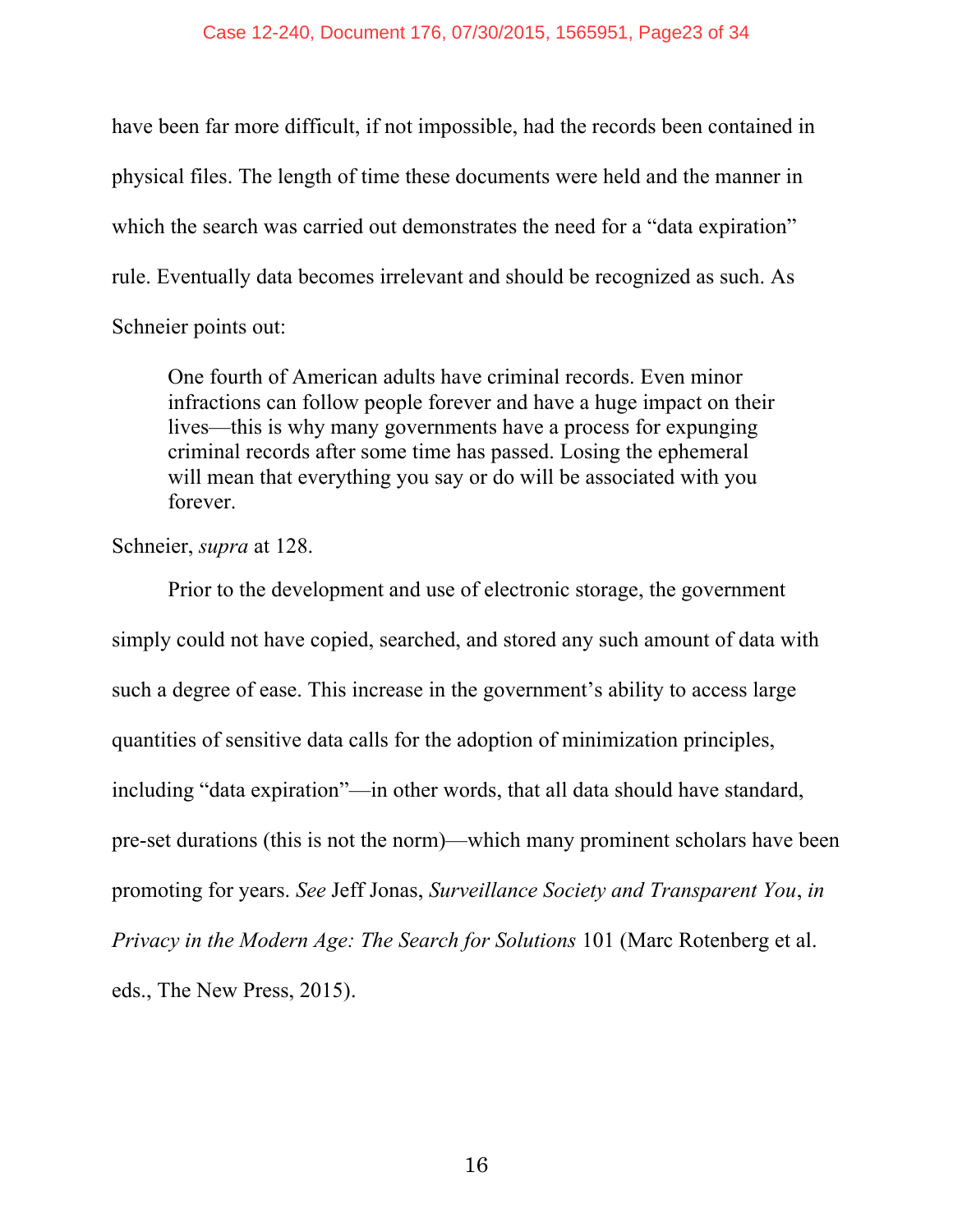The Court's decision in *Riley* makes clear that digital searches are fundamentally different and require special rules to protect against the exposure of sensitive information.

# **III. The** *Comprehensive Drug Testing* **Framework Should be Broadly Applied**

In *United States v. Comprehensive Drug Testing, Inc.*, 621 F.3d 1162, 1180 (9th Cir. 2010) (Kozinski, J., concurring), Judge Kozinski outlined specific data minimization requirements to guide magistrates in overseeing electronic data searches by law enforcement officers. This framework established a strong set of principles that allows the government to pursue appropriate investigations while ensuring that access to electronic data does not become unbounded. This framework should be applied in this and other similar cases involving searches and seizures of hard drives, which contain large volumes of sensitive personal data.

The framework outlined in *Comprehensive Drug Testing* is also rooted in the structure of the Wiretap Act, which was enacted by Congress following the Supreme Court's decisions in *Berger v. New York*, 388 U.S. 41 (1967), and *Katz v. United States*, 389 U.S. 347 (1967). *See Riley v. California*, 134 S. Ct. 2473, 2497 (2014) (Alito, J., concurring) (reviewing the legislative history of Title III). Specifically, the rules outlined in 18 U.S.C. § 2518 address the constitutional particularity requirements articulated in *Berger*. *See United States v. Torres*, 751 F.3d 875, 883–84 (7th Cir. 1984) (explaining how the rules "safeguard against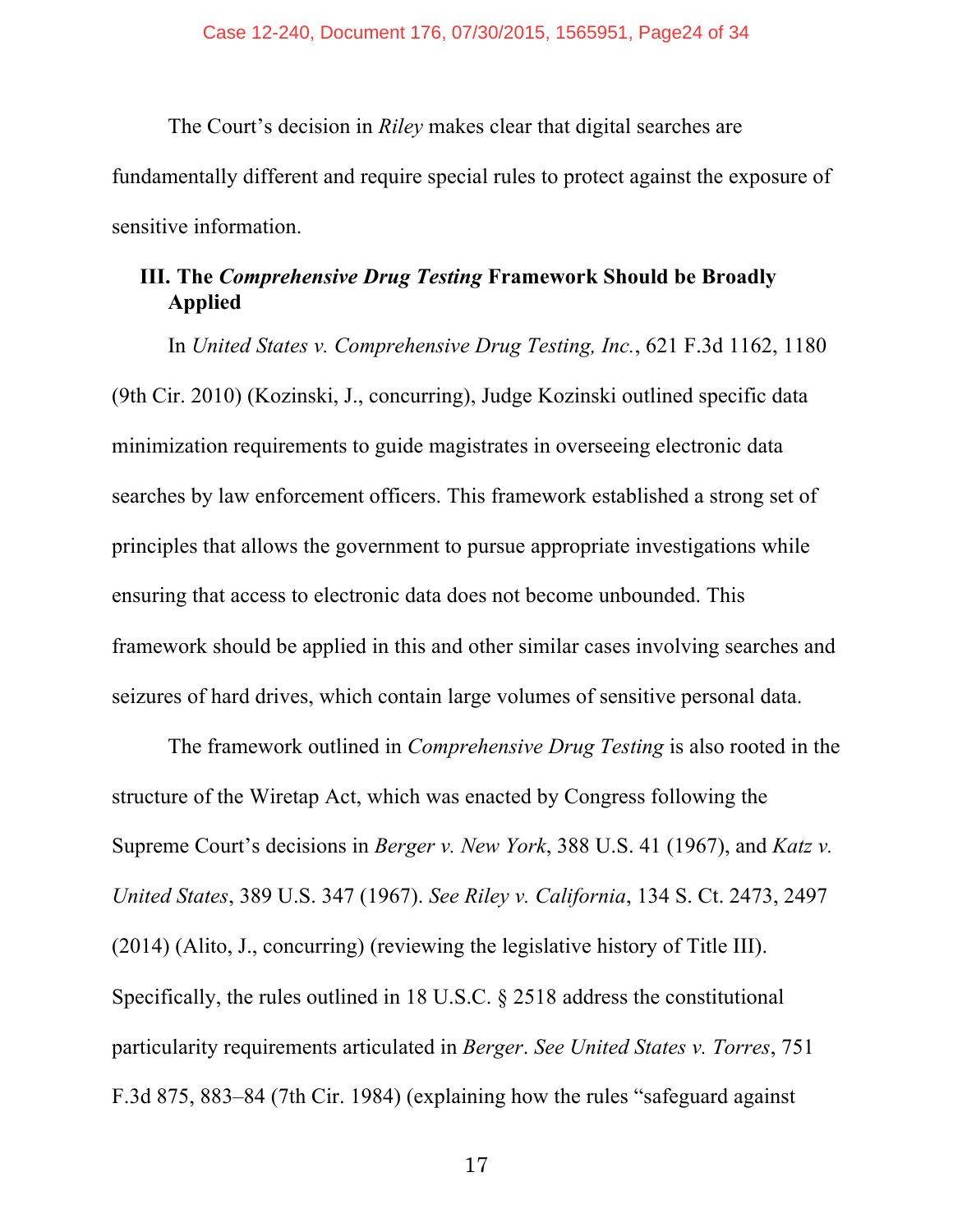electronic surveillance that picks up more information than is strictly necessary and so violates the Fourth Amendment's requirement of particular description"). These rules require a judge authorizing an interception order to certify that:

- "[N]ormal investigative procedures have been tried and have failed or reasonably appear to be unlikely to succeed if tried or to be too dangerous," 18 U.S.C. § 2518(3)(c), that
- The warrant contains "a particular description of the type of communication sought to be intercepted, and a statement of the particular offense to which it relates," *id*. § 2518(4)(c), that
- That the authorization is not allowed to last "longer than is necessary to achieve the objective of the authorization, nor in any event longer than thirty days" (though it can be renewed), *id*. § 2518(5), and that
- The interception "be conducted in such a way as to minimize the interception of communications not otherwise subject to interception under [Title III]." *Id*.

These rules have provided a strong basis for courts to ensure that searches do not

go beyond the boundaries of "particularity" required by the Fourth Amendment.

*See*, *e.g.*, *Torres*, 751 F.3d at 883–84 (applying the *Berger*-derived requirements to

video surveillance).

# **A. The Ninth Circuit Established Workable Data Minimization Principles for Digital Search Cases**

The Ninth Circuit's *per curiam* opinion in *Comprehensive Drug Testing*

addressed the specific problem of applying the traditional plain view doctrine to digital files seized pursuant to a search warrant. *Comprehensive Drug Testing*, 621 F.3d at 1176–77. Judge Kozinski, in a concurring opinion joined by five other circuit judges, summarized the implications of the court's decision in order to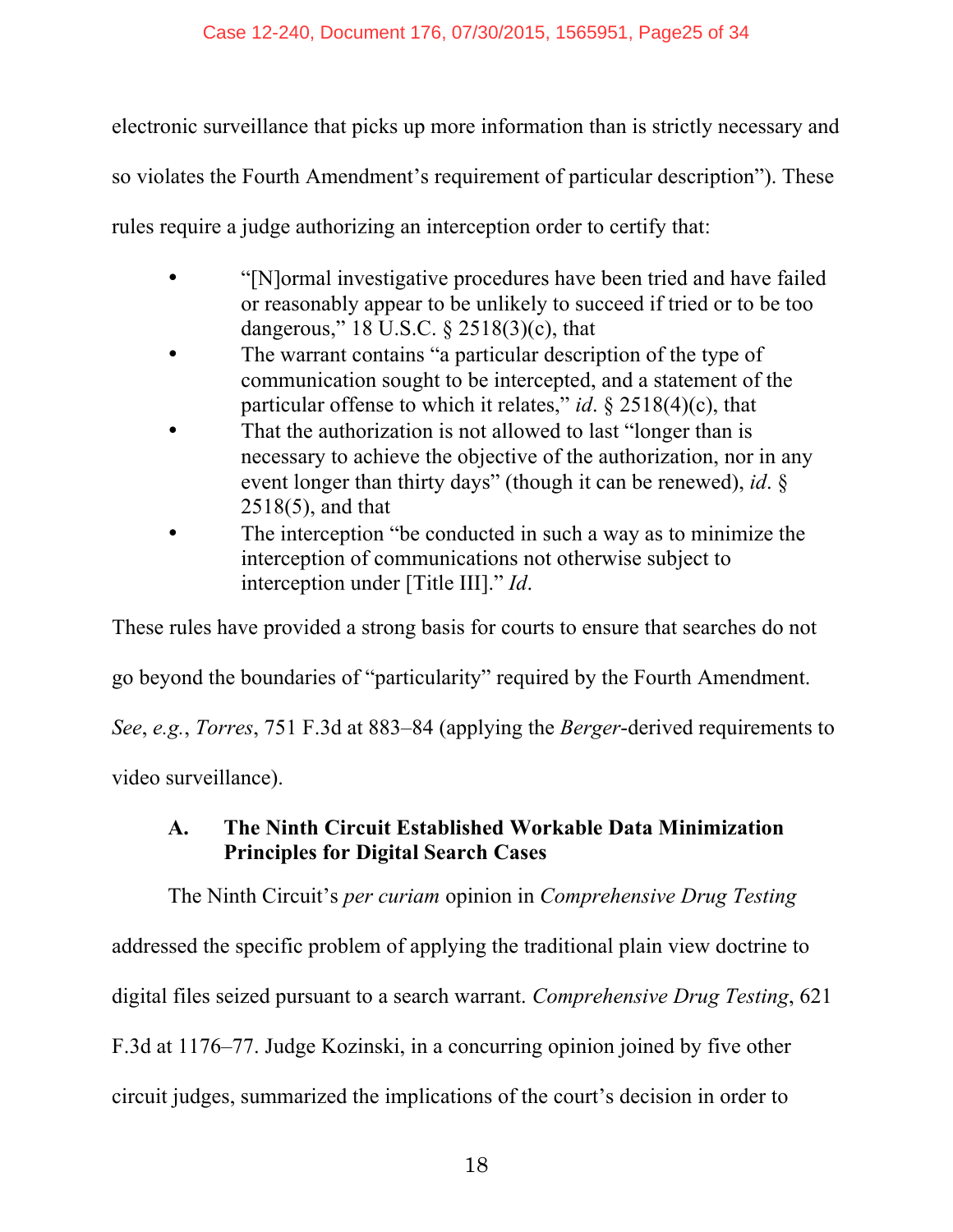provide "guidance about how to deal with searches of electronically stored data in the future." *Id*. at 1179 (Kozinski, J., concurring). In particular, Judge Kozinski found that the following rules should guide law enforcement searches of digital files:

- 1. Magistrates should insist that the government waive reliance upon the plain view doctrine in digital evidence cases.
- 2. Segregation and redaction must be either done by specialized personnel or an independent third party. If the segregation is to be done by government computer personnel, it must agree in the warrant application that the computer personnel will not disclose to the investigators any information other than that which is the target of the warrant.
- 3. Warrants and subpoenas must disclose the actual risks of destruction of information as well as prior efforts to seize that information in other judicial fora.
- 4. The government's search protocol must be designed to uncover only the information for which it has probable cause, and only that information may be examined by the case agents.
- 5. The government must destroy or, if the recipient may lawfully possess it, return non-responsive data, keeping the issuing magistrate informed about when it has done so and what it has kept.

*Id.* at 1180 (Kozinski, J., concurring).

These principles create a workable solution for the problem of searching and

seizing irrelevant information contained within electronic storage. The second and

fourth principles are especially relevant to the case before the Court, as they

recognize the importance of minimizing the intrusion on privacy by minimizing the

search of irrelevant data.

The court in *Comprehensive Drug Testing* updated the principles first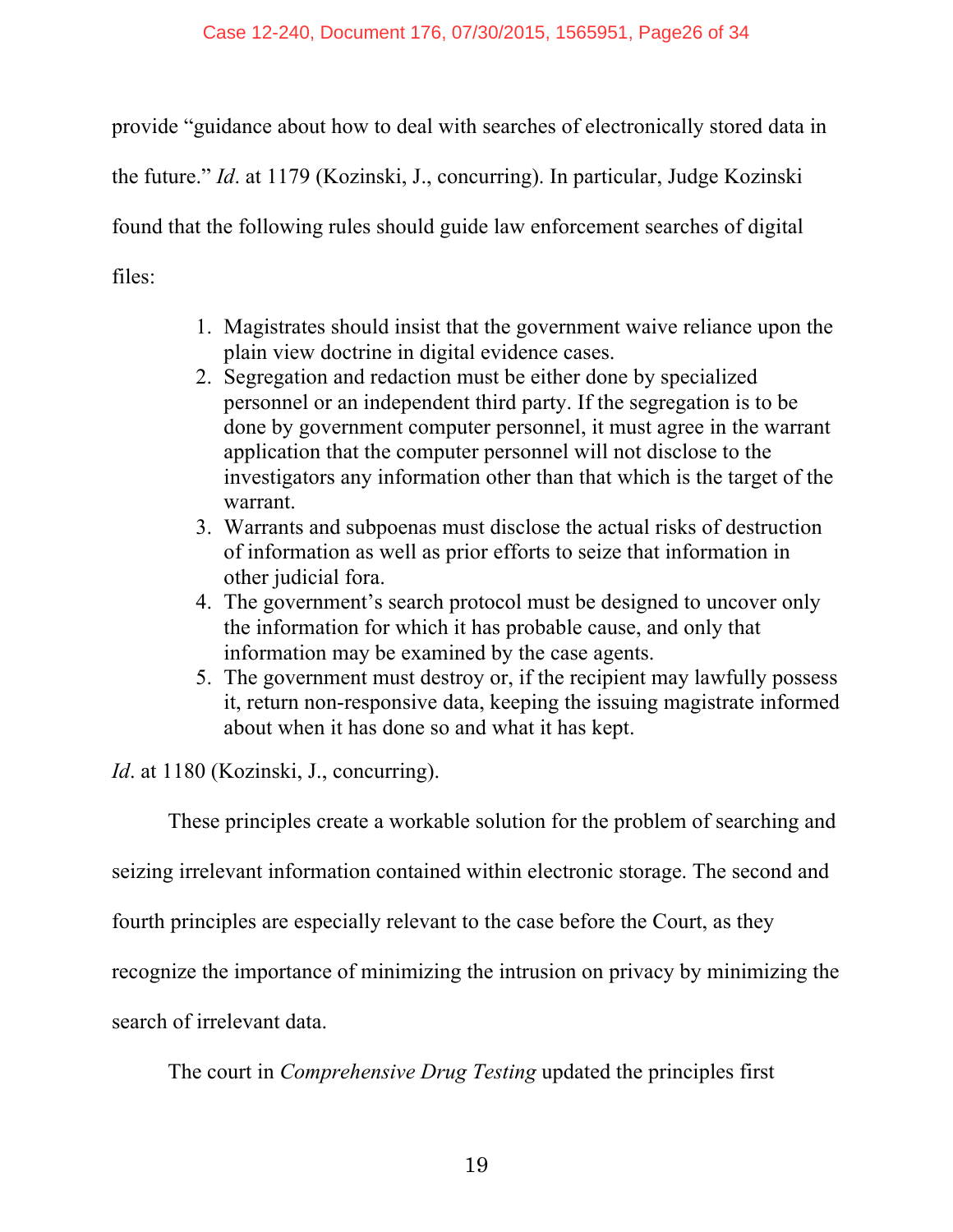established in *United States v. Tamura*, 694 F.2d 591 (9th Cir. 1982), which addressed the circumstances where segregation of non-pertinent files could not be completed onsite, to "apply to the daunting realities of electronic searches . . . ." *Comprehensive Drug Testing,* 621 F.3d at 1177. The *Tamura* rules are "well suited to the practical considerations involved in searching through computer memory." Raphael Winick, *Searches and Seizures of Computers and Computer Data*, 8 Harv. J.L. & Tech 75, 107 (1994). According to the Ninth Circuit, "everyone's interests are best served if there are clear rules to follow that strike a fair balance between the legitimate needs of law enforcement and the right of individuals and enterprises to the privacy that is at the heart of the Fourth Amendment." *Id*.

These guidelines serve as a useful framework for minimizing the search of data in cases involving electronic devices and information. Other courts have also recognized the value of data minimization principles to a person's privacy. *See, e.g. United States v. Wei Seng Phua,* No. 14-00249, 2015 WL 1281603 (D. Nev. Mar. 20, 2015) (requiring warrant execution rules consistent with the principles outlined in *Comprehensive Drug Testing*); *In re Search of Google Email Accounts Identified in Attachment A*, F. Supp. 3d , 2015 WL 926619 (D. Ala. Mar. 3, 2015) (requiring that the government comply with principles four and five); *In re U.S.'s Application for a Search Warrant to Seize & Search Elec. Devices from Edward Cunnius*, 770 F. Supp. 2d 1138 (W.D. Wash. 2011) (finding that a search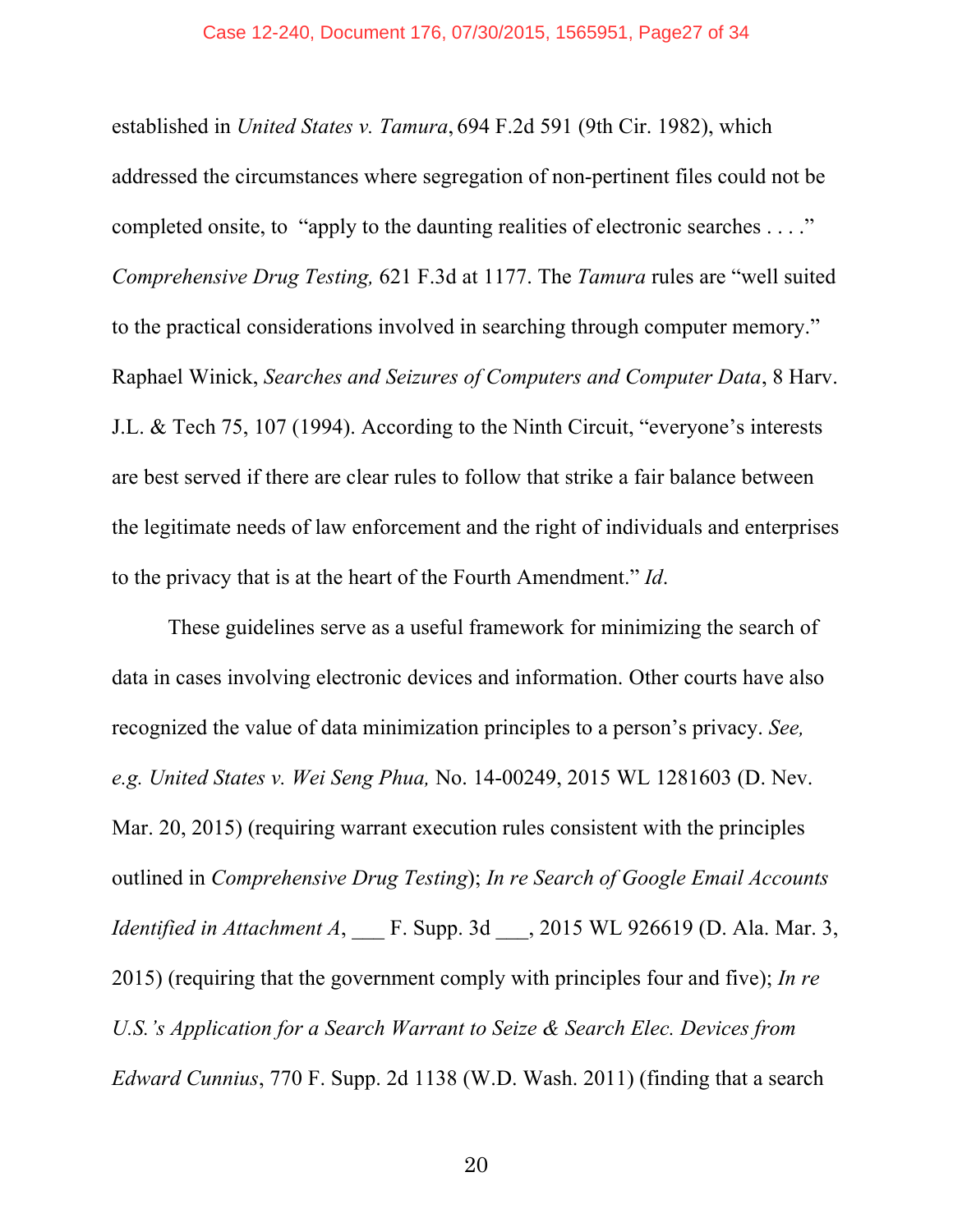warrant was overbroad where it did not comply with the principles outlined in *CDT*).

In addition, other courts have followed the Ninth Circuit's guidelines and required specific protocols for data minimization relating to electronic searches. *See*, *e.g.*, *In re Info. Associated with Facebook Account Identified by Username Aaron.Alexis that is Stored at Premises Controlled by Facebook, Inc.*, 21 F. Supp. 3d 1, 5–6 (D.D.C. 2013) (prohibiting the government from obtaining Facebook data about non-targets); *In re Black iPhone 4*, 27 F. Supp. 3d 74, 80 (D.D.C. 2014) (applying the rule that "'[s]egregation and redaction of electronic data must be done either by specialized personnel or an independent third party'"); *In re Search of Info. Associated with [redacted]@mac.com That is Stored at Premises Controlled by Apple, Inc.*, 25 F. Supp. 3d 1, 7 (D.D.C. 2014) (recommending the use of an independent search team, waiver of the plain view doctrine, a clear search protocol, and limitations on access to the data); *United States v. Cioffi*, 668 F. Supp. 2d 385 (E.D.N.Y. 2009) (noting that electronic data should be minimized by specifying a search protocol at the outset and using key term searches to identify relevant files); *United States v. Kim* 677 F. Supp. 2d 930, 347 (S.D. Tex. 2009) (granting motion to suppress based on failure to follow *CDT* guidelines).

The Second Circuit has also emphasized the need to critically examine use of the plain view doctrine in the digital context. *See United States v. Galpin*, 720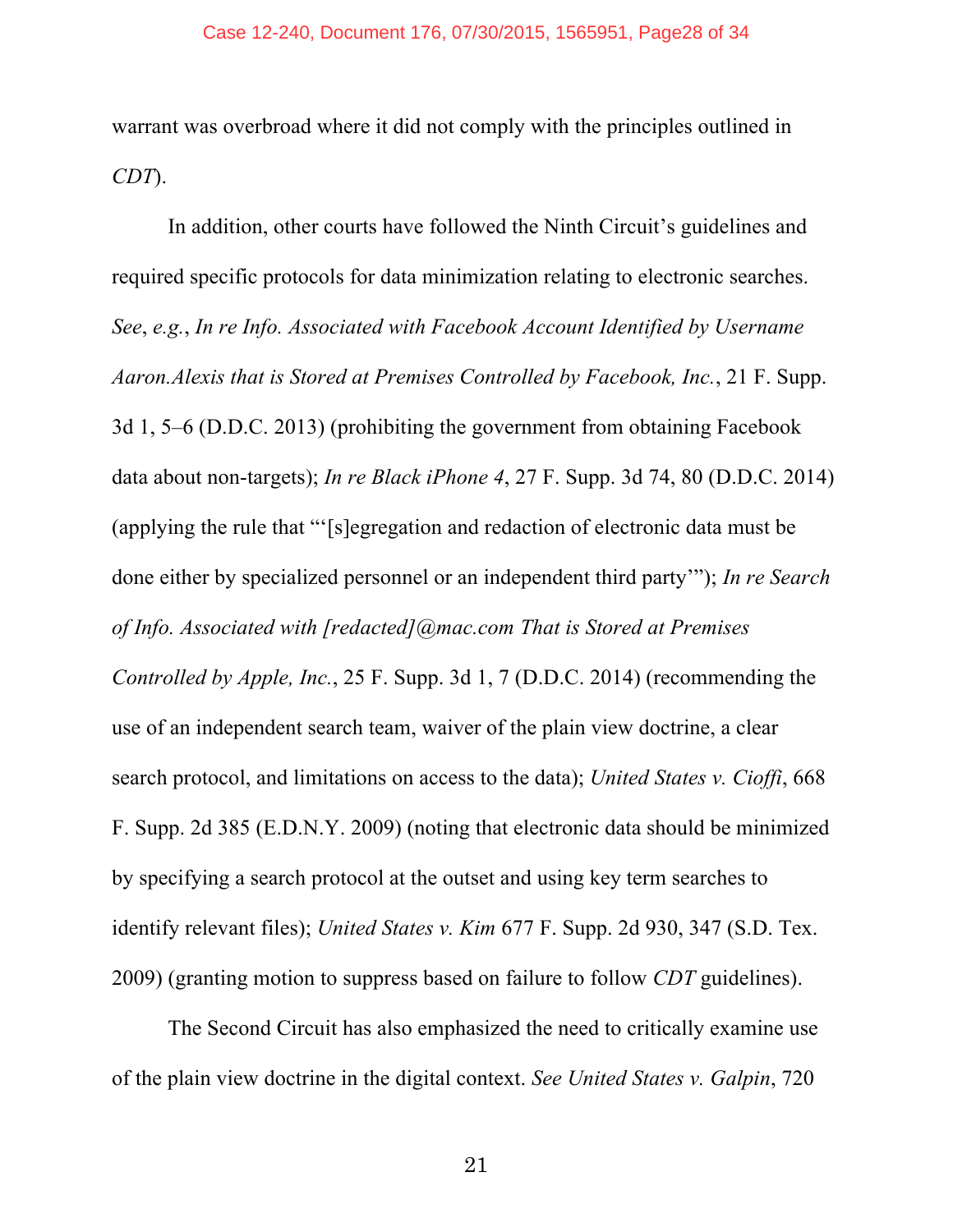F.3d 436 (2d Cir. 2013) (suggesting that the court could be ready to consider applying guidelines similar to the ones adopted in *CDT*).

## **B. Courts Recognized the Importance of Data Minimization Principles Relating to Electronic Data Even Before Comprehensive Drug Testing**

Even before the Ninth Circuit outlined the guidelines for digital searches in *Comprehensive Drug Testing*, federal courts recognized the importance of limiting searches that include large volumes of non-pertinent data. In *Andresen v. Maryland*, 427 U.S. 463 (1976), the Supreme Court recognized the importance of privacy in conducting searches of electronic records. The Court likened a search of telephone records to a search of a person's private papers, stating that, "In both kinds of searches, responsible officials, including judicial officials, must take care to assure that they are conducted in a manner that minimizes unwarranted intrusions upon privacy." *Id*. at 482.

The Fifth Circuit and the United States Secret Service in *Steve Jackson Games v. United States Secret Service*, 36 F.3d 457 (5th Cir. 1994), emphasized the value of keyword searches as a data minimization technique. The court found that the risk of searching irrelevant documents is lessened in the context of electronic communications, because "technology exists by which relevant communications can be located without the necessity of reviewing the entire contents of all of the stored communications . . . . For example, the Secret Service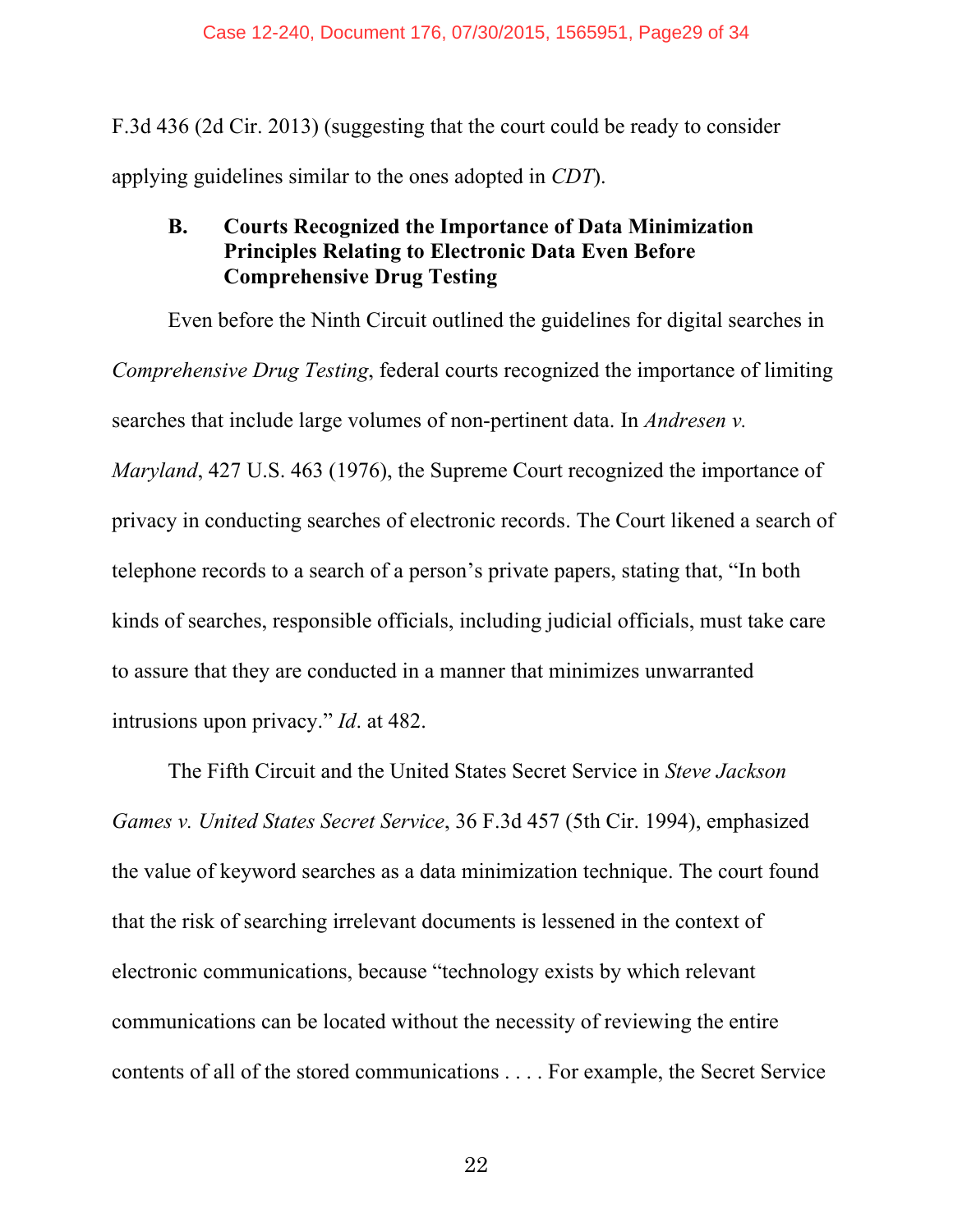claimed . . . that it reviewed the private email on the [electronic bulletin board system] by use of key word searches." *Id.* at 463. *See also* Winick, *supra* ("Whenever possible, key word searches should be used to distinguish files that fall within the scope of a warrant from files that fall outside the scope of a warrant.").

The Tenth Circuit in *United States v. Carey*, 172 F.3d 1268 (10th Cir. 1999), recognized that computers often contain "intermingled documents," and set forth several principles for the government to follow when handling massive quantities of electronic data. *See also United States v. Tamura,* 694 F.2d 591, 595–96 (9th Cir. 1982). Law enforcement officials in *Carey* exceeded the scope of their warrant to search the defendant's computers for evidence of possible sale and possession of cocaine by opening files containing child pornography. *Carey*, 172 F.3d at 1270– 71. According to the court, "law enforcement must engage in the intermediate step of sorting various types of documents and then search the ones specified in the warrant." *Id.* at 1275. In accordance with this approach, the Tenth Circuit proffered several methods of data minimization to ensure that only relevant electronic documents are searched: "observing file types and titles listed on the directory, doing a key word search for relevant terms, or reading portions of each file stored in the memory." *Id.* at 1276.

Similarly, the court in *United States v. Stierhoff*, 477 F. Supp. 2d 423 (D.R.I.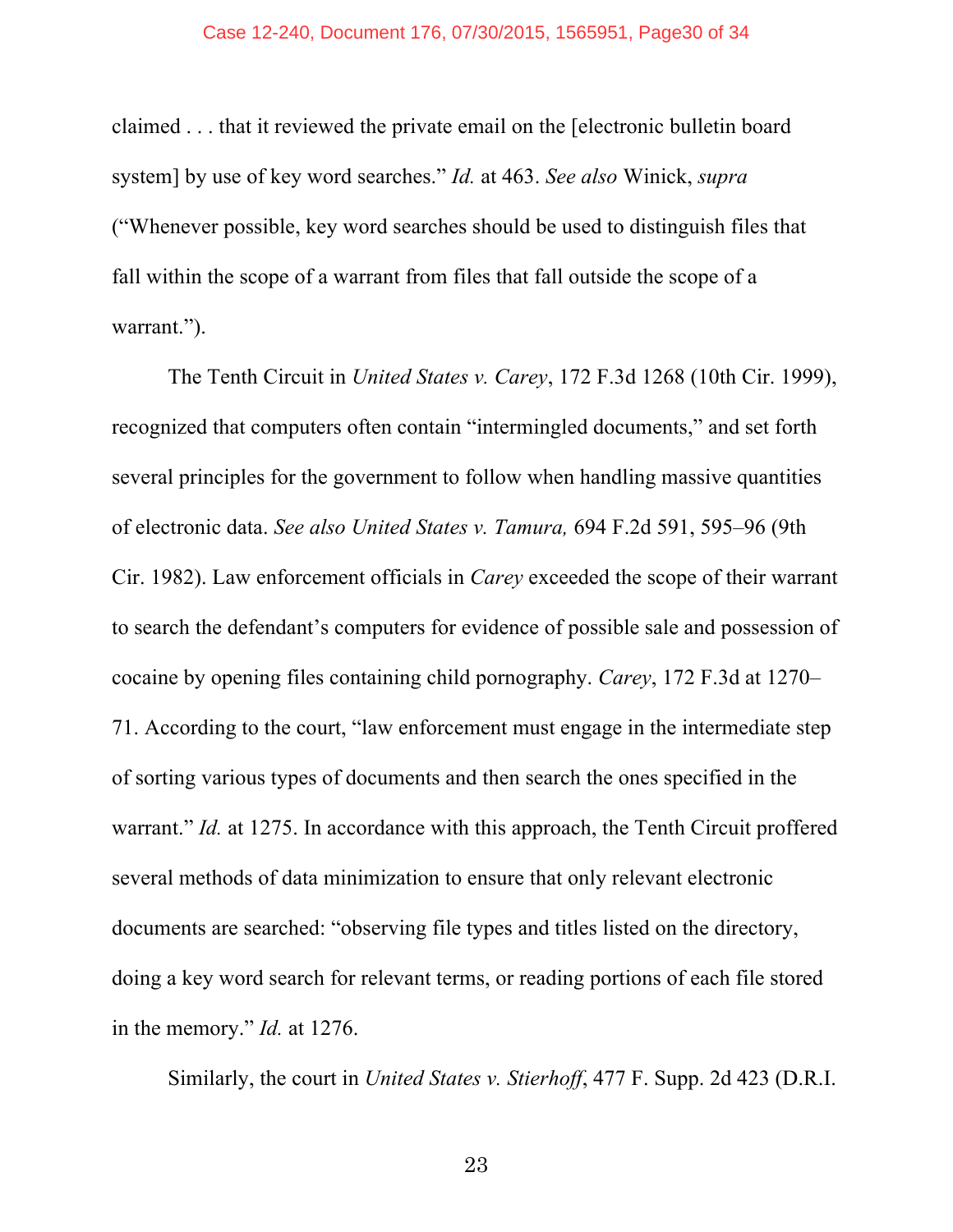2007), found that defendants maintain a "legitimate expectation of privacy" in contents of non-relevant electronic files that are unrelated to the original purpose of a government search. The court found that "[w]here officers come across relevant documents so intermingled with irrelevant documents that they cannot feasibly be sorted at the site, the officers may seal or hold the documents pending approval by a magistrate of the conditions and limitations on a further search through the documents." *Carey,* 172 F.3d at 1275. The court emphasized that "individuals undoubtedly have a high expectation of privacy in the files stored on their personal computers," *United States v. Adjani,* 452 F.3d 1140, 1146 (9th Cir. 2006), and found that consent to search one folder did not eliminate the defendant's expectation of privacy as to the contents of other files and folders on his computer. *Stierhoff,* 477 F. Supp. 2d at 443.

These legal principles were then incorporated into the *Comprehensive Drug Testing* guidelines, which address the privacy impacts of electronic searches. Giving the increasing importance of digital searches in most law enforcement investigations, it is essential that this Court adopt similar guidelines to limit the collection and storage of non-pertinent data. Courts have long recognized that "Subtler and more far-reaching means of invading privacy have become available to the government. Discovery and invention have made it possible for the government, by means far more effective than stretching upon the rack, to obtain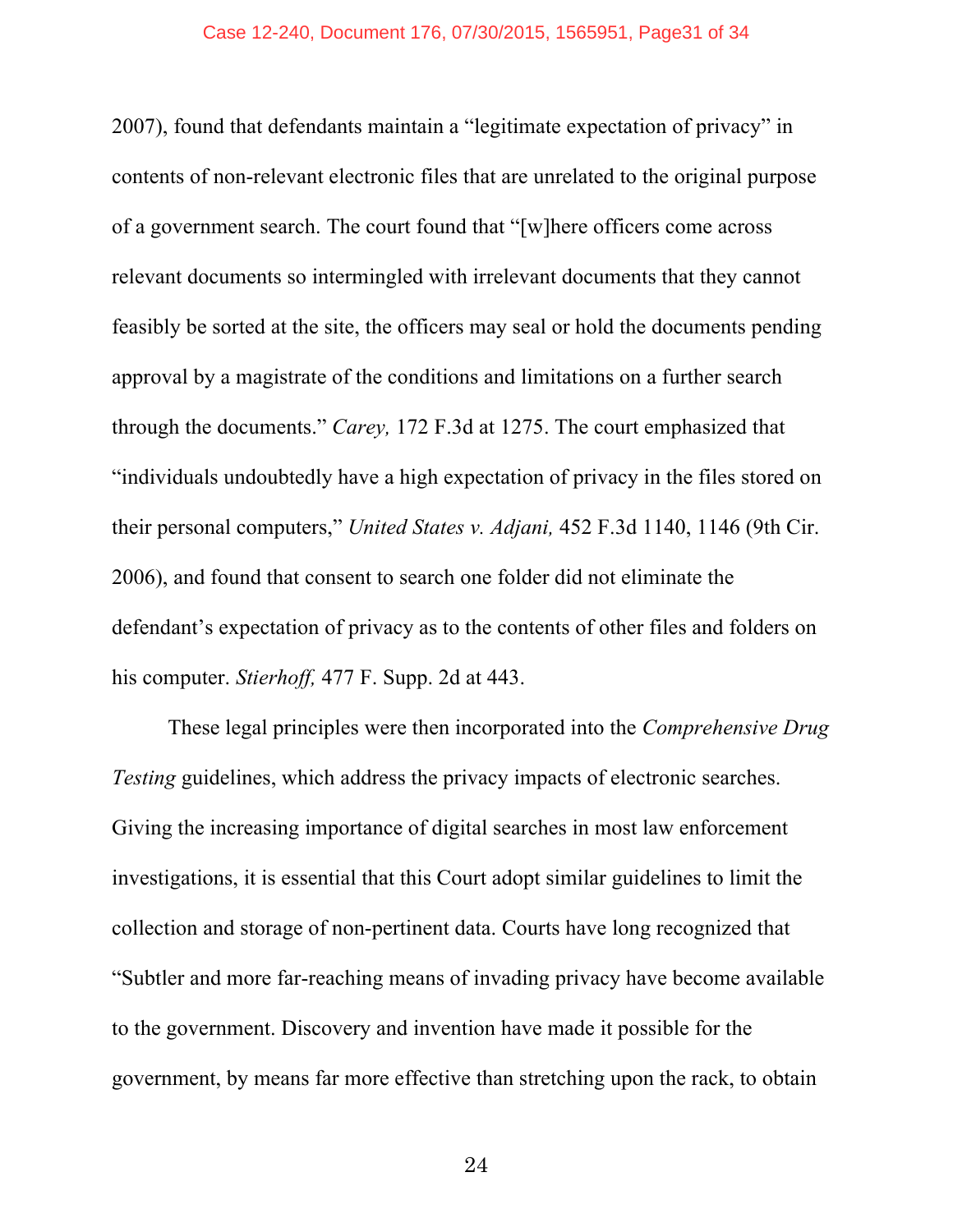disclosure in court of what is whispered in the closet." *Olmstead v. United States*,

277 U.S. 438, 472-73 (1928) (Brandeis, J., dissenting). As a result of these

technological developments, it is sometimes necessary to establish new

constitutional safeguards.

## **CONCLUSION**

*Amici curiae* EPIC et al. respectfully request that this Court rule in favor of the Appellants and affirm the panel decision.

Respectfully submitted,

/S/ MARC ROTENBERG \_

Marc Rotenberg *Counsel of Record* Alan Butler Electronic Privacy Information Center (EPIC) 1718 Connecticut Ave. NW, Suite 200 Washington, DC 20009 (202) 483-1140 amicus@epic.org

July 29, 2015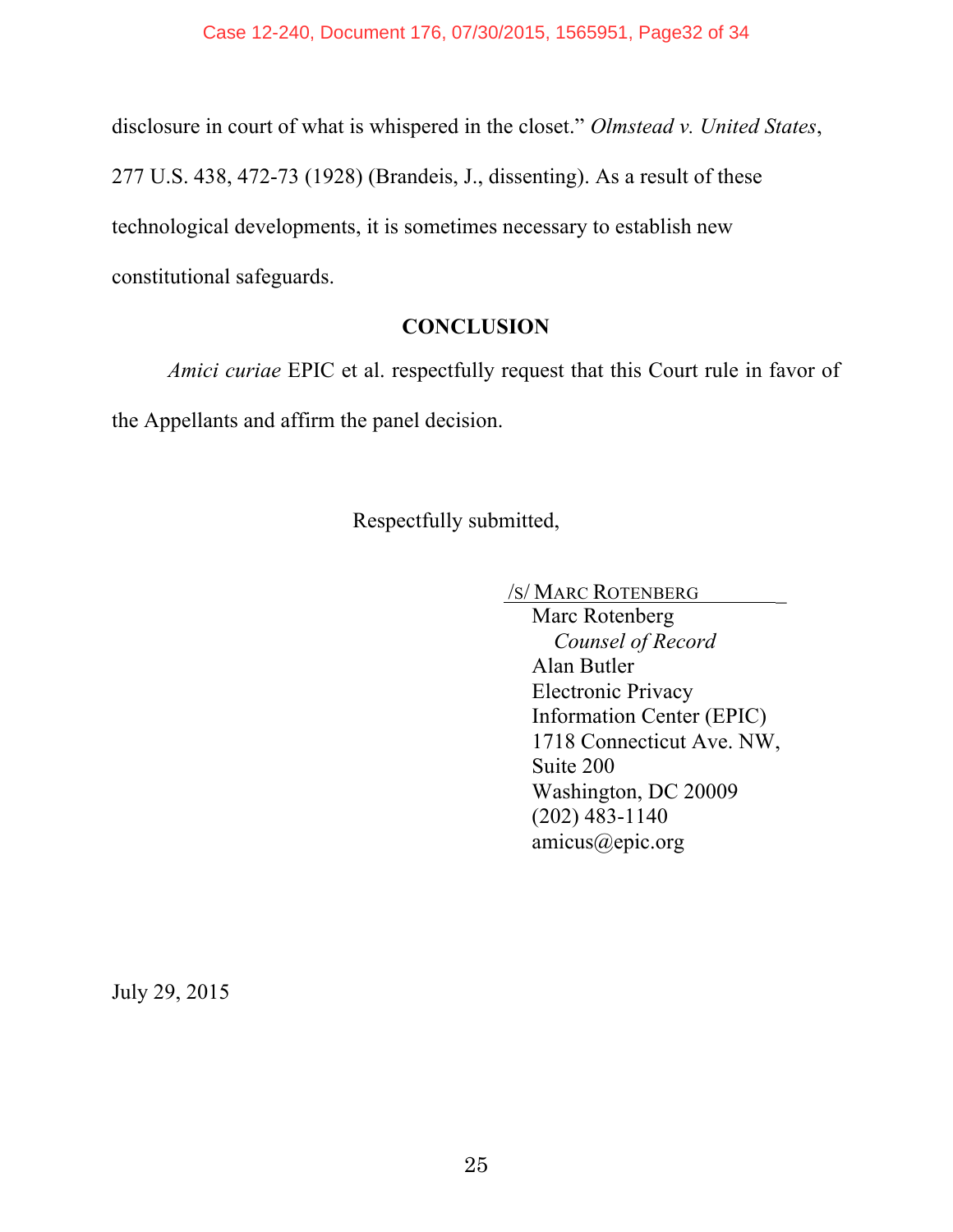## **CERTIFICATE OF COMPLIANCE**

This brief complies with the type-volume limitation of 7,000 words of Fed. R. App. P. 29(d) and Fed. R. App. P.  $32(a)(7)(B)$ . This brief contains 5,610 words, excluding the parts of the brief exempted by Fed. R. App. P.  $32(a)(7)(B)(iii)$ . This brief complies with the typeface requirements of Fed. R. App. P. 32(a)(5) and the type style requirements of Fed. R. App. P. 32(a)(6) because this brief has been prepared in a proportionally spaced typeface using Microsoft Office Word Mac in 14 point Times New Roman style.

Dated: July 29, 2015

/S/ MARC ROTENBERG \_